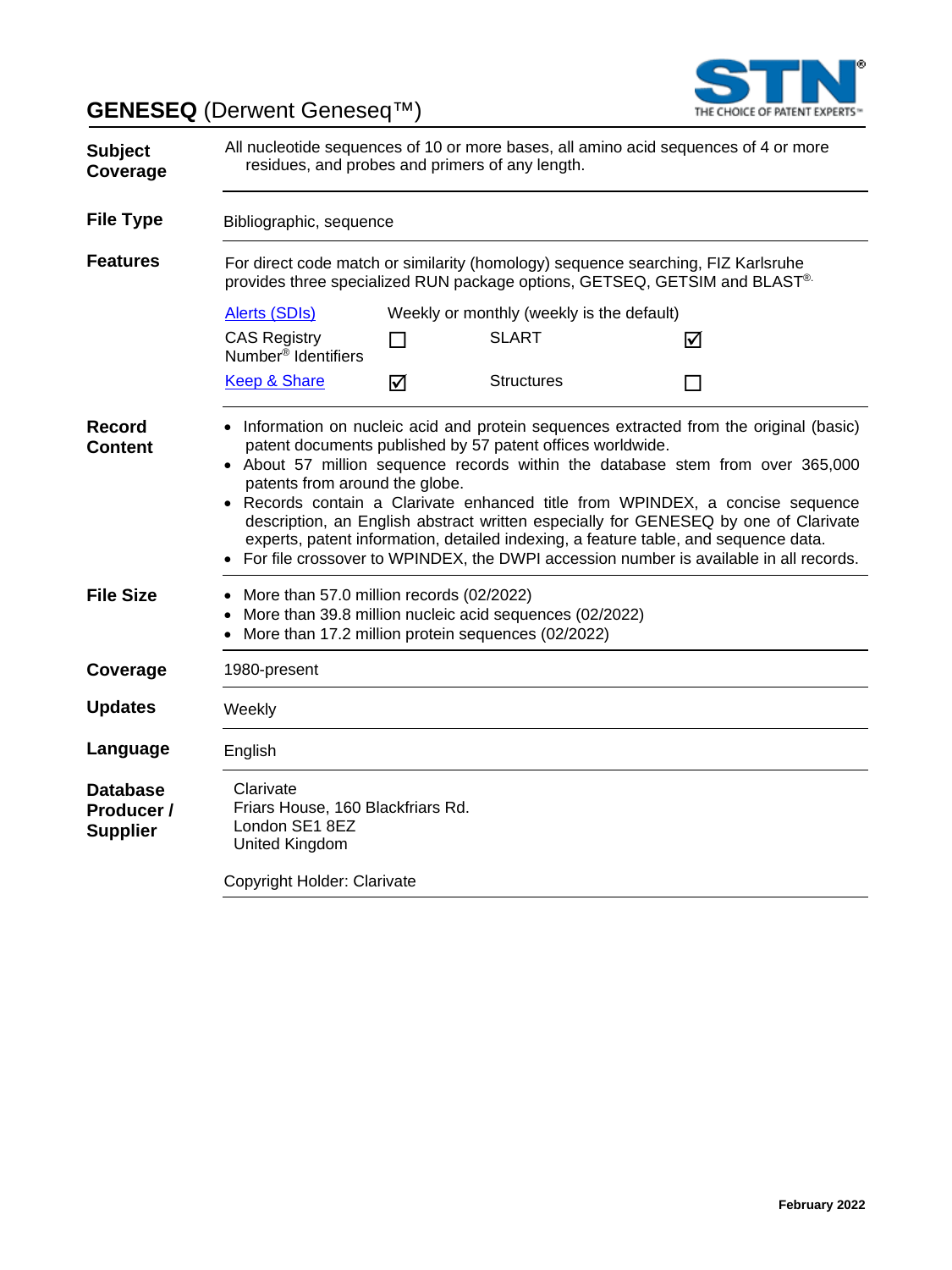| <b>Sources</b> | Patents from the 61 patent issuing authorities covered by the Derwent World Patents<br>Index® (file WPIDS/WPIX/WPINDEX)                                                                                                                                    |  |
|----------------|------------------------------------------------------------------------------------------------------------------------------------------------------------------------------------------------------------------------------------------------------------|--|
| User Aids      | Online Helps (HELP DIRECTORY lists all help messages available)<br>• STNGUIDE                                                                                                                                                                              |  |
| <b>Cluster</b> | ALLBIB<br>• BIOSCIENCE<br>CORPSOURCE<br>• HPATENTS<br>$\bullet$ MEDICINE<br>• PATENTS<br>• PHARMACOLOGY<br>STN Database Cluster information:<br>http://www.stn-international.com/en/customersupport/customer-<br>support#cluster+%7C+subjects+%7C+features |  |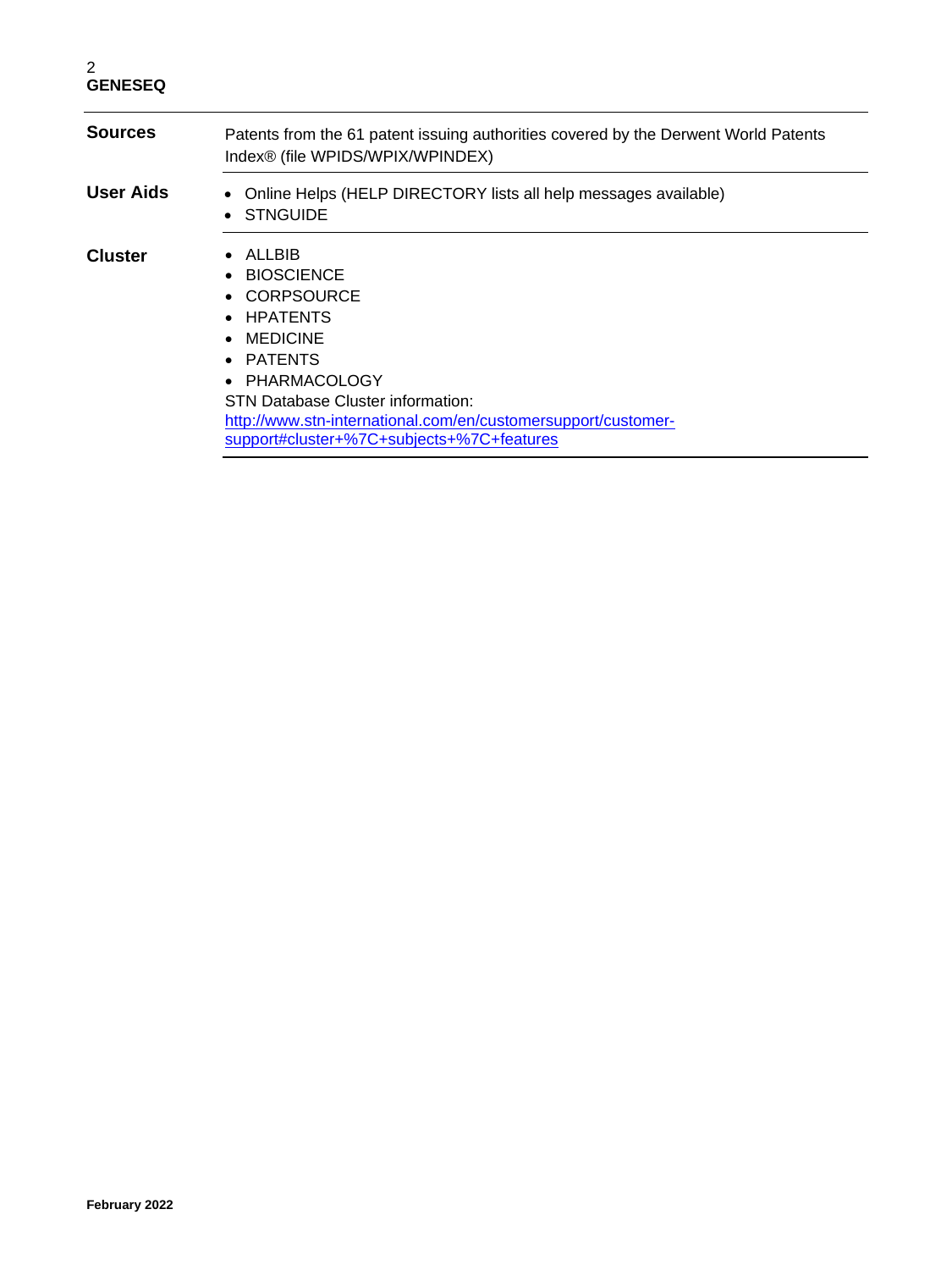# **Search and Display Field Codes**

# **General Search Fields**

| <b>Search Field Name</b>                                                                                                                                                                                                                                          | <b>Search</b><br>Code                                                             | <b>Search Examples</b>                                                                                                                                                                                                                                                         | <b>Display</b><br><b>Codes</b>                                                                   |
|-------------------------------------------------------------------------------------------------------------------------------------------------------------------------------------------------------------------------------------------------------------------|-----------------------------------------------------------------------------------|--------------------------------------------------------------------------------------------------------------------------------------------------------------------------------------------------------------------------------------------------------------------------------|--------------------------------------------------------------------------------------------------|
| Basic Index (4) (contains single words<br>from the title (TI), keyword (KW),<br>description (DESC), organism<br>species (ORGN), molecule type<br>(MTY), and feature table (FEAT)<br>fields)                                                                       | None<br>or<br>/BI                                                                 | S ANAPHYLATOXIN<br>S PLANT GENE# AND RNA                                                                                                                                                                                                                                       | TI, KW,<br>DESC,<br>ORGN,<br>MTY, FEAT                                                           |
| Abstract<br><b>Accession Number</b><br>Amino Acid<br>Amino Acid Count (1)<br>Amino Acid Percentage (1)<br><b>Application Country</b><br>Application Date (1)<br>Application Number (2)<br>Application Number, Original<br>Application Year (1)<br>Cross Reference | /AB<br>/AN<br>/AA<br>/AA.CNT<br>/AA.PER<br>/AC<br>/AD<br>AP<br>/APO<br>/AY<br>/CR | S GLUCOSE/AB<br>S BJP34154/AN<br>S (T OR M)/AA<br>S (T OR M OR F OR H)/AA (S) 50-100/AA.CNT<br>S (T OR M OR F OR H)/AA (S) 25-30/AA.PER<br>S US/AC<br>S 20011129/AD<br>S WO 2001-BA6/AP<br>S WOBE000003/APO<br>S 2002/AY<br>S HTTP://WWW.NCBI.NLM.NIH.GOV/GENE/<br>10000/CR/CR | AB<br>AN<br>AA<br>AA<br>AA<br>AI<br>Al<br>AI<br><b>APO</b><br>AI<br><b>CR</b>                    |
| Data Entry Date (1)<br>Description<br>Data Update Date (1)<br>Document Type<br>(code and text)                                                                                                                                                                    | /DED<br>/DESC<br>/DUPD<br>/DT<br>(or $/TC$ )                                      | S 20190307/DED<br>S SYNTHASE/DESC<br>S 20190307/DUPD<br>S PATENT/DT                                                                                                                                                                                                            | <b>DED</b><br><b>DESC</b><br><b>DUPD</b><br>DT                                                   |
| Entry Date (1)<br><b>Field Availability</b><br>Feature Table (4)                                                                                                                                                                                                  | /ED<br>/FA<br>/FEAT                                                               | S 20211030/ED<br>S AI/FA<br>S (RNA AND BINDING)/FEAT<br>S ?COMBINAT?/FEAT                                                                                                                                                                                                      | ED<br><b>FA</b><br><b>FEAT</b>                                                                   |
| <b>File Segment</b><br>(code and text)<br>Inventor<br>Language<br>Keyword<br>Molecule Type<br>Nucleic Acid<br>Nucleic Acid Count (1)                                                                                                                              | /FS<br>/IN<br>/LA<br>/KW<br>/MTY<br>/NA<br>/NA.CNT                                | <b>S PROTEIN/FS</b><br>S NS/FS<br>S MILLER/IN<br>S ENGLISH/LA<br>S MUTEIN/KW<br>S RNA/MTY<br>S (G OR C)/NA<br>S (G OR C)/NA (S) 50-100/NA.CNT                                                                                                                                  | FS<br>IN<br>LA<br><b>KW</b><br><b>MTY</b><br><b>NA</b><br><b>NA</b>                              |
| Nucleic Acid Percentage (1)<br>Organism Name (3,4)<br><b>Other Source</b><br>Patent Assignee (3)                                                                                                                                                                  | /NA.PER<br>/ORGN<br>/OS<br>/PA<br>(or $/CS$ )                                     | S (G OR C)/NA (S) 60-70/NA.PER<br>S CRASSOSTREA GIGAS/ORGN<br>S 2020-A0561Q/OS<br>S MOLECULAR DYNAMICS/PA                                                                                                                                                                      | <b>NA</b><br><b>ORGN</b><br>OS<br>PA                                                             |
| Patent Assignee Code<br><b>Patent Country</b><br>(code and text)<br>Patent Information Type<br>Patent Number (2)                                                                                                                                                  | /PACO<br>/PC<br>/PIT<br>/PN                                                       | S UYHA-N/PACO<br>S WO/PC<br>S<br>S WO2002074965/PN                                                                                                                                                                                                                             | <b>PACO</b><br><b>PI</b><br>PI<br>PI                                                             |
| Patent Number Kind Code (2)<br>Patent Number, Original<br>Patent Number Group (2)<br>Patent Sequence Location<br>Publication Date (1)<br>Publication Year (1)<br><b>Priority Country</b><br>Priority Date (1)<br>Priority Date, First<br>Priority Number (2)      | /PNK<br>/PNO<br>/PATS<br>/PSL<br>/PD<br>/PY<br>/PRC<br>/PRD<br>/PRDF<br>/PRN      | S WO2002074965A2/PNK<br>S WO200206834/PNO<br>S WO2002074965/PATS<br>S 6/PSL<br>S 20030130/PD<br>S 2003/PY<br>S FR/PRC<br>S 20150606/PRD<br>S 20150608/PRDF<br>S EP2001-102050/PRN                                                                                              | <b>PNO</b><br>PI.<br><b>PSL</b><br>PI<br>PI<br>PRAI<br><b>PRAI</b><br><b>PRAI</b><br><b>PRAI</b> |
| Priority Number, Original                                                                                                                                                                                                                                         | /PRNO                                                                             | S DE04447388/PRNO                                                                                                                                                                                                                                                              | <b>PRNO</b>                                                                                      |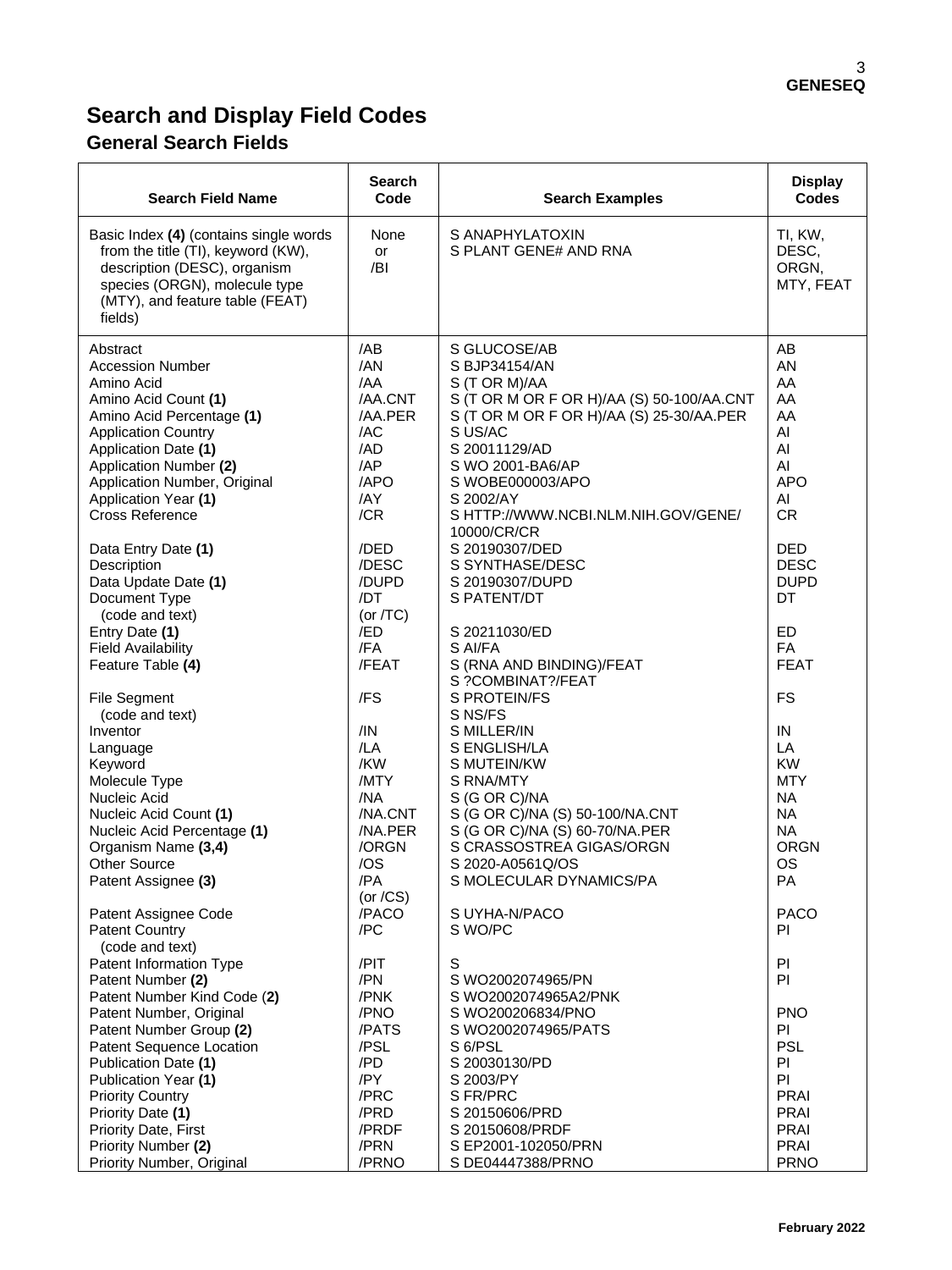# **Search and Display Field Codes General Search Fields (cont'd)**

| <b>Search Field Name</b>     | <b>Search</b><br>Code | <b>Search Examples</b>                                          | <b>Display</b><br>Codes |
|------------------------------|-----------------------|-----------------------------------------------------------------|-------------------------|
| Priority Year (1)            | /PRY                  | S 2000-2001/PRY                                                 | <b>PRAI</b>             |
| <b>Priority Year, First</b>  | /PRYF                 | S 2015/PRYF                                                     | <b>PRAI</b>             |
| Sequence Key                 | /SEQK                 | SA000007FBFF70702CD23FD2665041<br>7EF67EF9F464A27334A6217 /SEQK | <b>SEQK</b>             |
| Sequence Identity Number (1) | /SEON                 | S 337/SEQN                                                      | SEON                    |
| Sequence Length (1)          | /SQL                  | S 150-175/SQL                                                   | SQL                     |
| Title $(4)$                  | /ΤI                   | S HYBRIDIZATION ASSAY#/TI                                       | ΤI                      |
| Update Date (1)              | /UP                   | S 20211030/UP                                                   | UP                      |

**(1)** Numeric search field that may be searched using numeric operators or ranges.

**(2)** Either STN or Derwent format may be used.

**(3)** Search with implied (S) proximity is available in this field.

**(4)** Fields that allow left truncation

# **Super Search Fields**

Enter a super search code to execute a search in one or more fields that may contain the desired information. Super search fields facilitate cross-file and multi-file searching. EXPAND may not be used with super search fields. Use EXPAND with the individual field codes instead.

| <b>Search Field Name</b>        | <b>Search</b><br>Code | <b>Fields</b><br>Searched | <b>Search Examples</b> | <b>Display</b><br><b>Codes</b> |
|---------------------------------|-----------------------|---------------------------|------------------------|--------------------------------|
| <b>Application Number Group</b> | /APPS                 | /AP./PRN                  | S US2001-809003/APPS   | AI. PRAI                       |

# **DISPLAY and PRINT Formats**

Any combination of formats may be used to display or print answers. Multiple codes must be separated by spaces or commas, e.g., D L1 1-5 TI AU. The fields are displayed or printed in the order requested.

Hit-term highlighting is available for all fields. Highlighting must be ON during SEARCH to use the HIT, KWIC, and OCC formats.

| Format             | <b>Content</b>               | <b>Examples</b>  |
|--------------------|------------------------------|------------------|
| AA                 | Amino Acid                   | D AA             |
| AB                 | Abstract                     | D AB             |
| AI $(AP)$ $(1)$    | Application Information      | D AI             |
| AN                 | <b>Accession Number</b>      | D AN             |
| APO (AIO)          | Application Number, Original | D APO            |
| CR.                | <b>Cross Reference</b>       | D CR             |
| DED.               | Data Entry Date              | D DED            |
| <b>DESC</b>        | Description                  | D DESC           |
| <b>DUPD</b>        | Data Update Date             | D DUPD           |
| DT (TC)            | Document Type                | D TC             |
| ED.                | <b>Entry Date</b>            | D AN ED          |
| <b>FASTA</b>       | Sequence (FASTA format)      | D FASTA          |
| <b>FEAT</b>        | <b>Feature Table</b>         | <b>D1510FEAT</b> |
| FS(2)              | File Segment                 | D FS             |
| <b>IDENT (2,3)</b> | Percent Identity             | <b>DIDENT</b>    |
| IN                 | Inventor                     | D IN             |
| LA                 | Language                     | D LA             |
| <b>KW</b>          | Keyword                      | D KW             |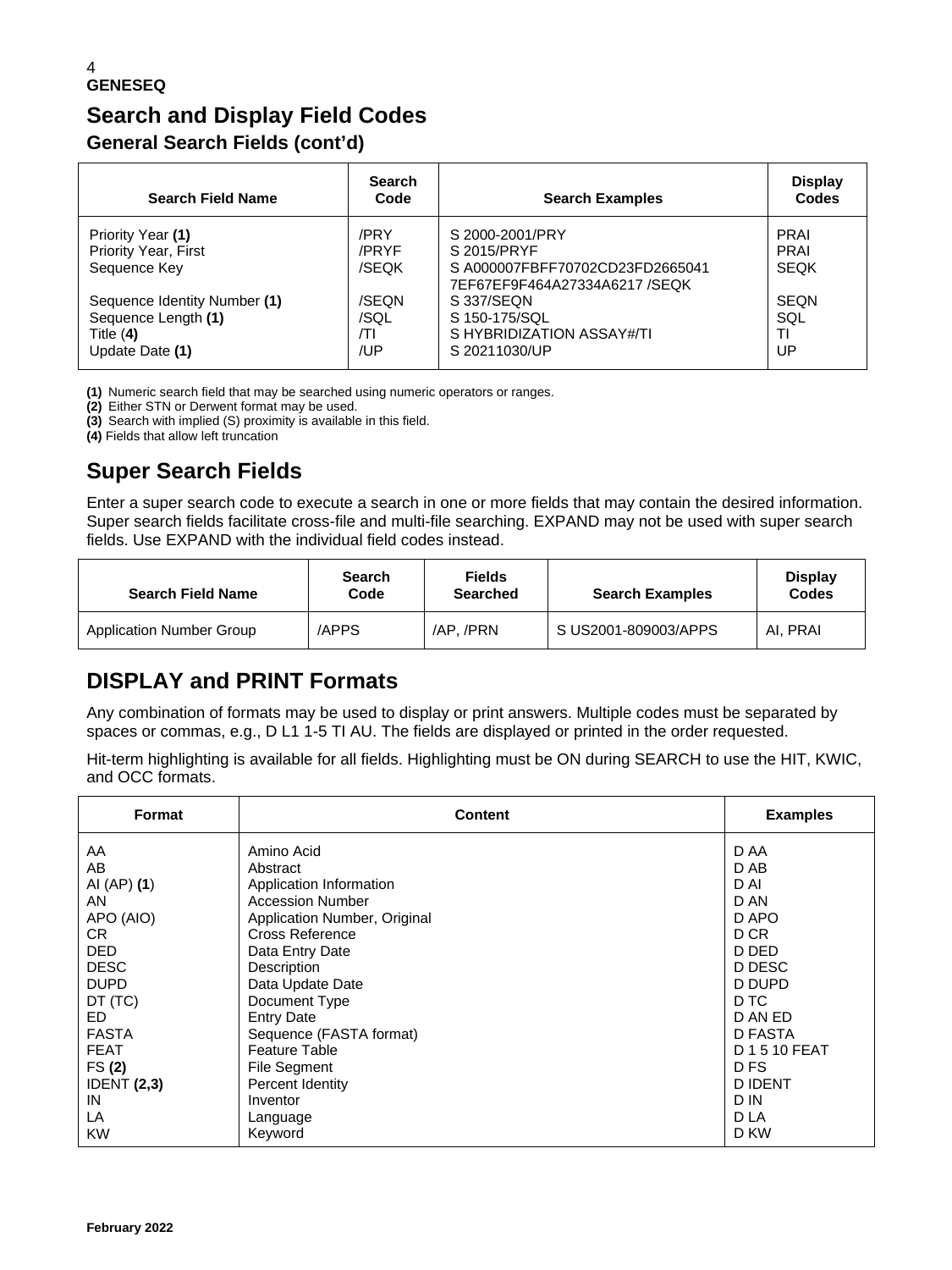# **DISPLAY and PRINT Formats (cont'd)**

| Format             | <b>Content</b>                  | <b>Examples</b> |
|--------------------|---------------------------------|-----------------|
| <b>MTY</b>         | Molecule Type                   | D MTY           |
| <b>ORGN</b>        | Organism Name                   | D ORGN          |
| OS.                | Other Source                    | D OS            |
| PA (CS)            | Patent Assignee                 | D PA            |
| PI (PN) (1)        | Patent Information              | D PI            |
| PIT                | Patent Information Type         | D PIT           |
| PNO.               | Patent Number, Original         | D PNO           |
| <b>PRAI</b>        | <b>Priority Information</b>     | D PRAI          |
| <b>PRNO</b>        | Priority Number, Original       | D PRNP          |
| <b>PSL</b>         | <b>Patent Sequence Location</b> | D PSL           |
| <b>SCORE (2,3)</b> | <b>Similarity Score</b>         | D SCORE         |
| <b>SEQ (4)</b>     | Sequence (one-letter codes)     | D SEQ           |
| SEQ3 (4)           | Sequence (three-letter codes)   | D SEQ3          |
| <b>SEQK</b>        | Sequence Key                    | D SEQK          |
| <b>SEQN</b>        | Sequence Identify Number        | D SEQN          |
| SQL                | Sequence Length                 | D 1-20 SQL      |
| ΤI                 | Title                           | D L7 1-25 TI    |
| UP                 | Update Date                     | D AN TI UP      |

**(1)** By default, patent numbers, application and priority numbers are displayed in STN format. To display them in Derwent format, enter SET PATENT DERWENT at an arrow prompt. To reset display to STN format, enter SET PATENT STN.

**(2)** Custom display only.

**(3)** Use RUN GETSIM or RUN BLAST first. See page 7, Similarity Search.

**(4)** Sequences in GENESEQ are given according to WST.25 of the WIPO.

# **Predefined Display and Print Formats**

| <b>Format</b>                     | <b>Content</b>                                                                                                                                                        | <b>Examples</b> |
|-----------------------------------|-----------------------------------------------------------------------------------------------------------------------------------------------------------------------|-----------------|
| ABS.                              | AN, AB                                                                                                                                                                | D ABS           |
| ALIGN (1)                         | Alignment as text between query and retrieved sequence in a similarity<br>search (RUN GETSIM, RUN BLAST, or RUN GETSEQ)                                               | D ALIGN         |
| ALIGNG (1)                        | Alignment as image between query and retrieved sequence in a similarity<br>search (RUN GETSIM, RUN BLAST, or RUN GETSEQ)                                              | <b>D ALIGNG</b> |
| ALL                               | AN, ED, UP, DED, DUPD, TI, IN, PA, PACO, LA, DT, PI, PIT, AI, PRAI, FS,<br>CR, OS, MTY, PSL, DESC, KW, ORGN, AB, SEQN, SQL, SEQK, SEQ, AA<br>or NA. FEAT              | D ALL           |
| <b>APPS</b>                       | AI. PRAI                                                                                                                                                              | D APPS          |
| <b>BIB</b>                        | AN, ED, UP, DED, DUPD, TI, IN, PA, PACO, LA, DT, PI, PIT, AI, PRAI, FS,<br>CR, OS, MTY, PSL, DESC<br>(BIB is the default)                                             | D BIB           |
| <b>IBIB</b>                       | BIB, indented with text labels                                                                                                                                        | D IBIB ALIGN    |
| <b>FASTA</b>                      | <b>FASTA</b> format                                                                                                                                                   | D FASTA         |
| <b>IALL</b>                       | ALL, indented with text labels                                                                                                                                        | D L2 1-5 IALL   |
| <b>SCAN</b>                       | ED, UP, DED, DUPD, TI, MTY, DESC (random display without answer<br>numbers)                                                                                           | D SCAN          |
| SQIDE                             | AN, ED, UP, DED, DUPD, MTY, ORGN, SEQN, SQL, SEQK, SEQ, AA or<br>NA, FEAT                                                                                             | D SQIDE         |
| SQ3IDE                            | AN, ED, UP, DED, DUPD, MTY, ORGN, SEQN, SQL, SEQK, SEQ3, AA or<br>NA, FEAT                                                                                            | D SQ3IDE        |
| TRIAL (TRI, SAM,<br>SAMPLE, FREE) | AN, TI, MTY, DESC, KW, SQL                                                                                                                                            | D 1-20 TRI      |
| <b>HIT</b><br><b>KWIC</b><br>OCC  | Hit term(s) and field(s)<br>Up to 50 words before and after hit term(s) (KeyWord-In-Context)<br>Number of occurrences of hit term(s) and field(s) in which they occur | D HIT<br>D KWIC |
|                                   |                                                                                                                                                                       |                 |

**(1)** Use RUN GETSIM, RUN BLAST or RUN GETSEQ first.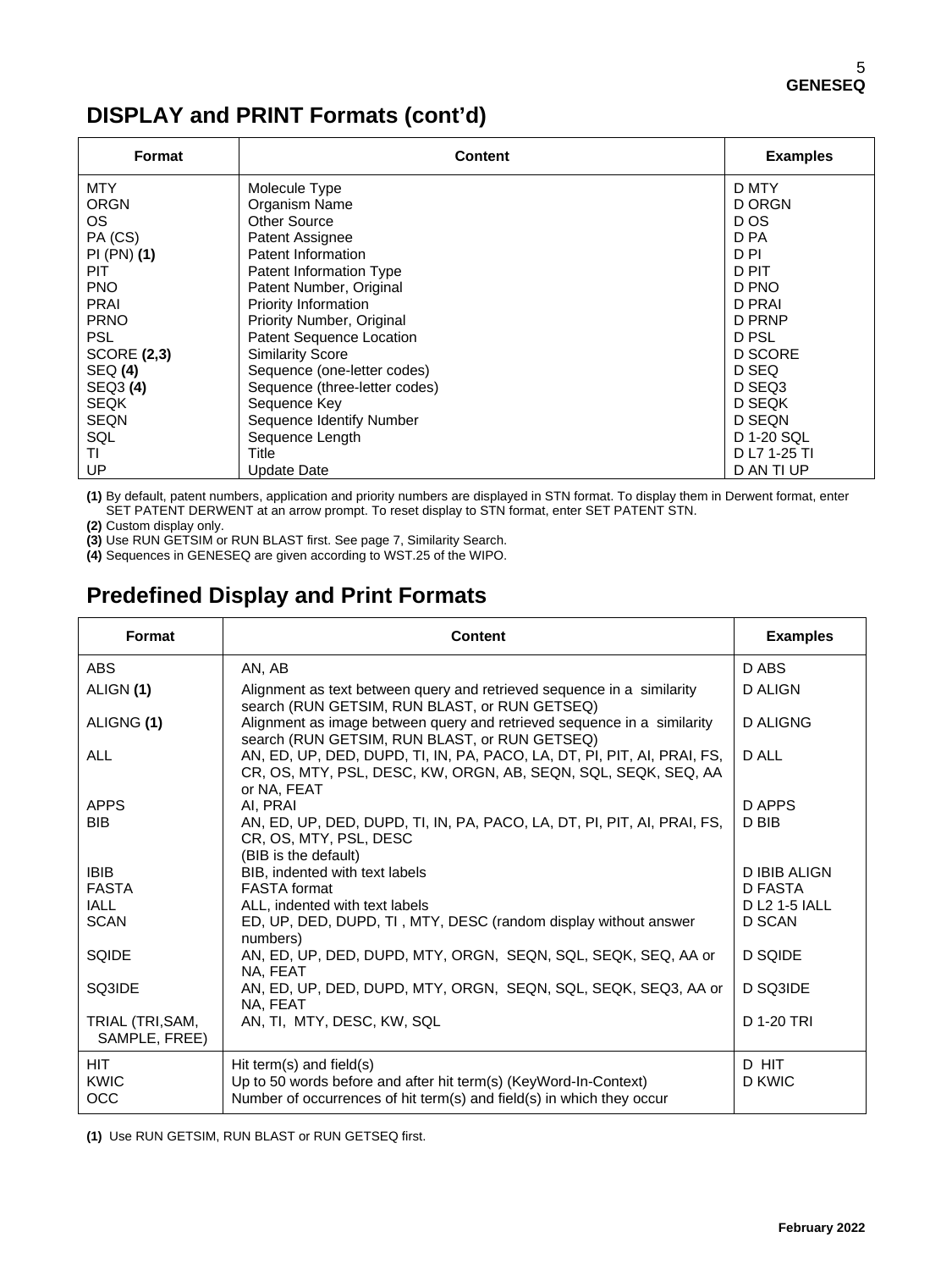# **SELECT, ANALYZE, and SORT Fields**

The SELECT command is used to create E-numbers containing terms taken from the specified field in an answer set. The ANALYZE command is used to create an L-number containing terms taken from the specified field in an answer set.

The SORT command is used to rearrange the search results in either alphabetic or numeric order of the specified field(s).

| <b>Field Name</b>                                 | <b>Field Code</b> | <b>ANALYZE/</b><br>SELECT(1) | <b>SORT</b> |
|---------------------------------------------------|-------------------|------------------------------|-------------|
| Abstract                                          | AB                | Y                            | Υ           |
| <b>Accession Number</b>                           | AN                | N                            | Υ           |
| Amino Acid,                                       | AA                | Υ                            | N           |
| Amino Acid, Count                                 | AA.CNT            | Y                            | N           |
| Amino Acid, Percentage                            | AA.PER            | Υ                            | N           |
| <b>Application Country</b>                        | AC                | Y                            | Υ           |
| <b>Application Date</b>                           | AD                | Y                            | Y           |
| <b>Application Number</b>                         | AP (AI)           | Υ                            | Υ           |
| Application Number, Original                      | APO (AIO)         | Υ                            | Υ           |
| Application Number and Related Application Number | <b>APPS</b>       | Y                            | N           |
| <b>Application Year</b>                           | AY                | Υ                            | Υ           |
| <b>Cross Reference</b>                            | <b>CR</b>         | Y                            | Υ           |
| Data Entry Date                                   | <b>DED</b>        | Y                            | Υ           |
| Data Update Date                                  | <b>DUPD</b>       | Υ                            | Υ           |
| Description                                       | <b>DESC</b>       | Υ                            | Υ           |
| Document Type                                     | DT (TC)           | Υ                            | Υ           |
| <b>Entry Date</b>                                 | ED                | Y                            | Y           |
| <b>Feature Table</b>                              | <b>FEAT</b>       | Y                            | N           |
| <b>File Segment</b>                               | <b>FS</b>         | Y                            | Y           |
| Inventor                                          | IN                | Υ                            | Υ           |
| Language                                          | LA                | Y                            | Y           |
| Keyword                                           | <b>KW</b>         | Y                            | Υ           |
| Molecule Type                                     | <b>MTY</b>        | Y                            | Υ           |
| Nucleic Acid                                      | <b>NA</b>         | Y                            | N           |
| Nucleic Acid, Count                               | NA.CNT            | Υ                            | N           |
| Nucleic Acid, Percentage                          | NA.PER            | Υ                            | N           |
| <b>Other Source</b>                               | <b>OS</b>         | Υ                            | Y           |
| Organism Name                                     | <b>ORGN</b>       | Y                            | Υ           |
| Patent Assignee                                   | <b>PA</b>         | Υ                            | Y           |
| <b>Patent Country</b>                             | PC                | Y                            | Υ           |
| Patent Information Type                           | PIT               | Υ                            | Υ           |
| <b>Patent Number</b>                              | PN (PI)           | Υ                            | Υ           |
| Patent Number Group                               | <b>PATS</b>       | Υ                            | Υ           |
| Percent Identity                                  | <b>IDENT</b>      | N                            | Υ           |
| <b>Priority Country</b>                           | <b>PRC</b>        | Υ                            | Υ           |
| <b>Priority Date</b>                              | <b>PRD</b>        | Υ                            | Υ           |
| Priority Date, First                              | <b>PRDF</b>       | Y(2)                         | Υ           |
| <b>Priority Number</b>                            | <b>PRN</b>        | Υ                            | Υ           |
| Priority Number, Original                         | <b>PRNO</b>       | Υ                            | Υ           |
| Priority Year                                     | <b>PRY</b>        | Υ                            | Y           |
| Priority Year, First                              | <b>PRYF</b>       | Y(2)                         | Υ           |
| Patent Sequence Location                          | <b>PSL</b>        | Υ                            | Υ           |
| <b>Publication Date</b>                           | <b>PD</b>         | Υ                            | Υ           |
| <b>Publication Year</b>                           | PY                | Y                            | Υ           |
| Sequence Identity Number                          | <b>SEQN</b>       | Υ                            | Υ           |
| Sequence Key                                      | <b>SEQK</b>       | Υ                            | Υ           |
| Sequence Length                                   | SQL               | Y                            | Υ           |
| <b>Similarity Score</b>                           | SCORE (3)         | N                            | Υ           |
| <b>Title</b>                                      | ΤI                | Y (default)                  | Υ           |
| <b>Update Date</b>                                | UP                | Y                            | Y           |

**(1)** HIT may be used to restrict terms extracted to terms that match the search expression used to create the answer set, e.g., SEL HIT PA.

**(2)** SELECT HIT and ANALYZE HIT are not valid with this field.

**(3)** Used with a L-number created with BLAST and GETSIM.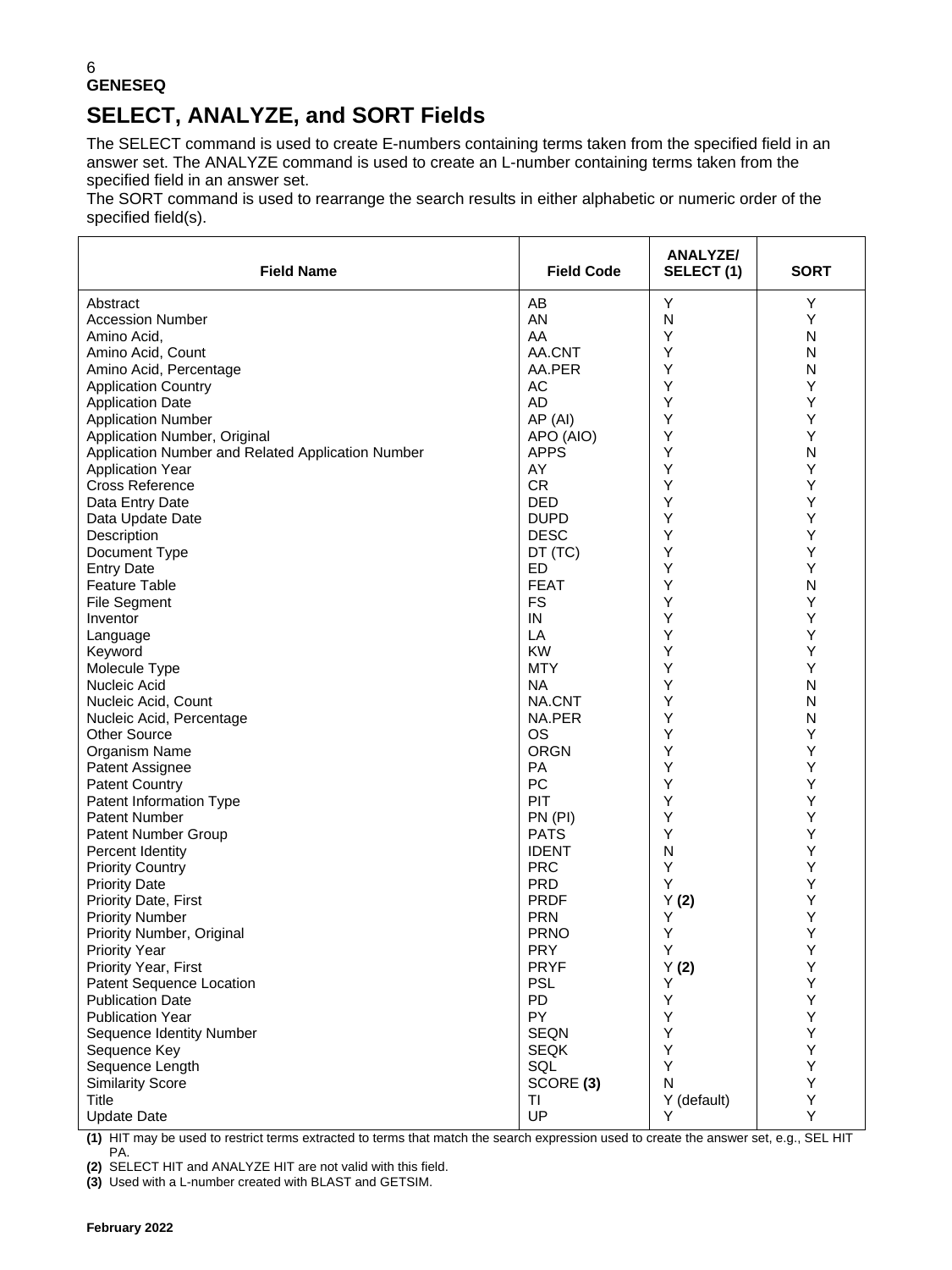# **Sequence Similarity Searching (BLAST/GETSIM)**

The GETSIM and BLAST<sup>®</sup> run packages are available to search the GENESEQ database for protein and nucleotide sequence data by similarity (homology). BLAST is provided in GENESQ with the permission of the National Center for Biotechnology Information (NCBI) of the National Library of Medicine (NLM). GETSIM is using the FASTA algorithm.

Nucleotide and protein sequences can be subjected to a similarity search as a query entered directly on the command line using RUN GETSIM/BLAST or they may be uploaded via the "Structures" page. See details [here.](https://www.stn.org/help/stnext/#t=Building_the_Query%2FUsing_Biosequences%2FUsing_Biosequences_for_Queries.htm) The uploaded sequence can be displayed with D LQUE.

To initiate a BLAST or GETSIM search with the command RUN BLAST or RUN GETSIM the following search codes have to be specified:

- /SQP for searching peptide sequences
- /SQN for nucleotide sequences
- /TSQN for searching peptide sequences translated from GENESEQ nucleotide sequences.

For the BLAST package four additional search codes are available:

- /SQM (megaBLAST) for searching highly similar nucleotide sequences
- /SQDM (discontiguous megaBLAST) for searching similar nucleotide sequences allowing more mismatches
- /TSQP for searching nucleotide sequences translated from GENESEQ protein sequences
- /TSQNX for searching translated nucleotides form GENESEQ protein sequences

It is recommended to use the search codes /SQM or /SQDM rather than /SQN when searching longer sequences as the response time is much faster. The commands /TSQN, /TSQP and /TSQNX are more time consuming compared to the other commands.

When using the /SQN, /SQM, /SQDM, or /TSQNX option, it is possible to specify whether single (SIN), complementary (COM), or BOTH strands should be searched. The options can be specified with the search code, e.g., /SQN -S COM. If no search option is given, BOTH (both) will be used by BLAST and GETSIM. Note that for the /TSQN option generally both strands will be searched.

| <b>Description</b>                                     | <b>Search Code</b> | Search Examples (1)      |
|--------------------------------------------------------|--------------------|--------------------------|
| Peptide homology                                       | /SQP               | RUN BLAST L1/SQP         |
|                                                        |                    | RUN GETSIM L1/SPQ        |
| Nucleotide homology                                    | /SQN               | RUN BLAST L1/SQN         |
|                                                        |                    | <b>RUN GETSIM L1/SON</b> |
|                                                        | /SQM(2)            | RUN BLAST L1/SQM         |
|                                                        | /SQDM(2)           | RUN BLAST L1/SQDM        |
| Translated peptide homology                            | <b>/TSON</b>       | RUN BLAST L1/TSON        |
|                                                        |                    | RUN GETSIM L1 /TSON      |
| Translated peptide homology from<br>translated peptide | /TSQNX (2)         | RUN BLAST L1/TSONX       |
| Translated nucleotide homology                         | /TSQP(2)           | RUN BLAST L1 /TSQP       |

### **GETSIM / BLAST: Types of Searches**

**(1)** Where L1 is a sequence query generated using the "Structure" page. **(2)** BLAST only

The maximum number of hits is by default 15,000 records. The parameter "-maxseq" allows to increase the maximum number of hits to 100,000 records, e.g =>RUN BLAST L1/SQN -F F -MAXSEQ 100000. While using–maxseq 100000 no additional documents will be found above the minimum score of a search without this parameter, but documents with high identity, especially when searching short sequences.

After a search with BLAST or GETSIM the number of retrieved sequences for the different score values are displayed in two diagrams. The y-axis of these diagrams represents the number of answers (absolute values are displayed as bars, logarithmic values are shaded) and the x-axis the score as the specific degree of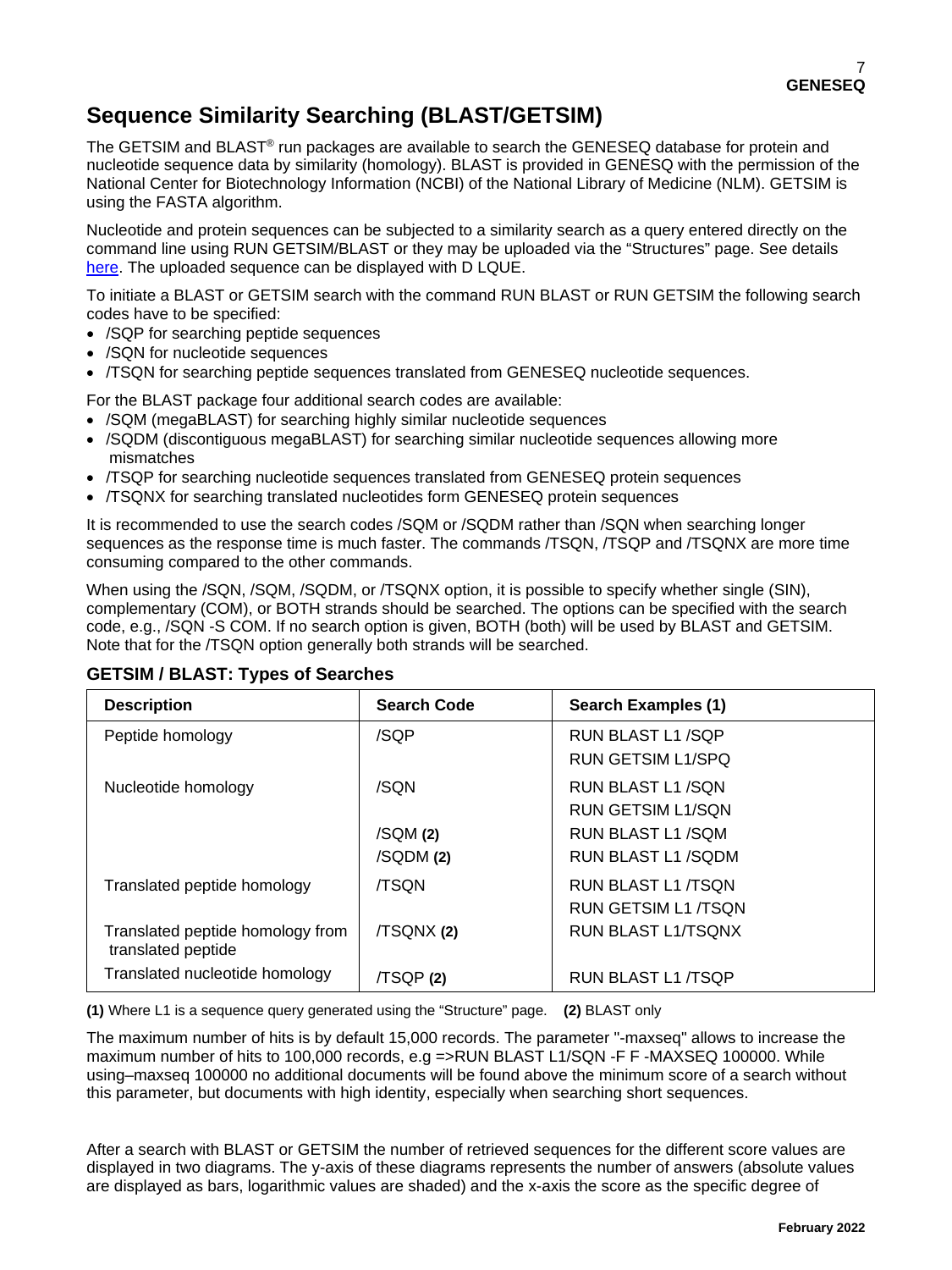similarity for this search. In the left diagram the score values are displayed, in the right diagram the percentage values of the maximum score.

In addition, two score values are given, the highest possible score value defining the maximum score when the query is aligned to itself, and the score of the best answer of the retrieved answer set. Both values are the same, if the query and at least one retrieved sequence are identical.



Multiple answer sets (L-numbers) can be created with different cut off values for the score and the percentage identity. Five options are available:

1) Select a part of the answer set using the score value from the left histogram. The generated L-number contains all records with a score above the entered value.

ENTER EITHER "ALL" TO KEEP ALL ANSWERS OR ENTER THE MINIMUM SCORE VALUE YOU WISH TO KEEP OR ENTER THE MINIMUM PERCENT OF SCORE FOLLOWED BY "% SCORE" OR ENTER THE MINIMUM PERCENT OF IDENTITY FOLLOWED BY "% IDENT" OR COMBINE MINIMUM PERCENT OF SCORE AND IDENTITY AS "X% SCORE Y% IDENT" OR ENTER "END". "END" MUST BE ENTERED TO COMPLETE THE RUN COMMAND. ENTER (ALL) OR ? : 2300

#### L10 RUN STATEMENT CREATED

#### L10 22 ATGGGATGGAGCTGTATCATCCTCTTCTTGGTAGCAACAGCTACAGGTGT

2) Select a part of the answer set using the percentage score value from the right histogram, e.g. "80%" or "80% SCORE". The generated L-number contains all records with a percentage score above the entered value.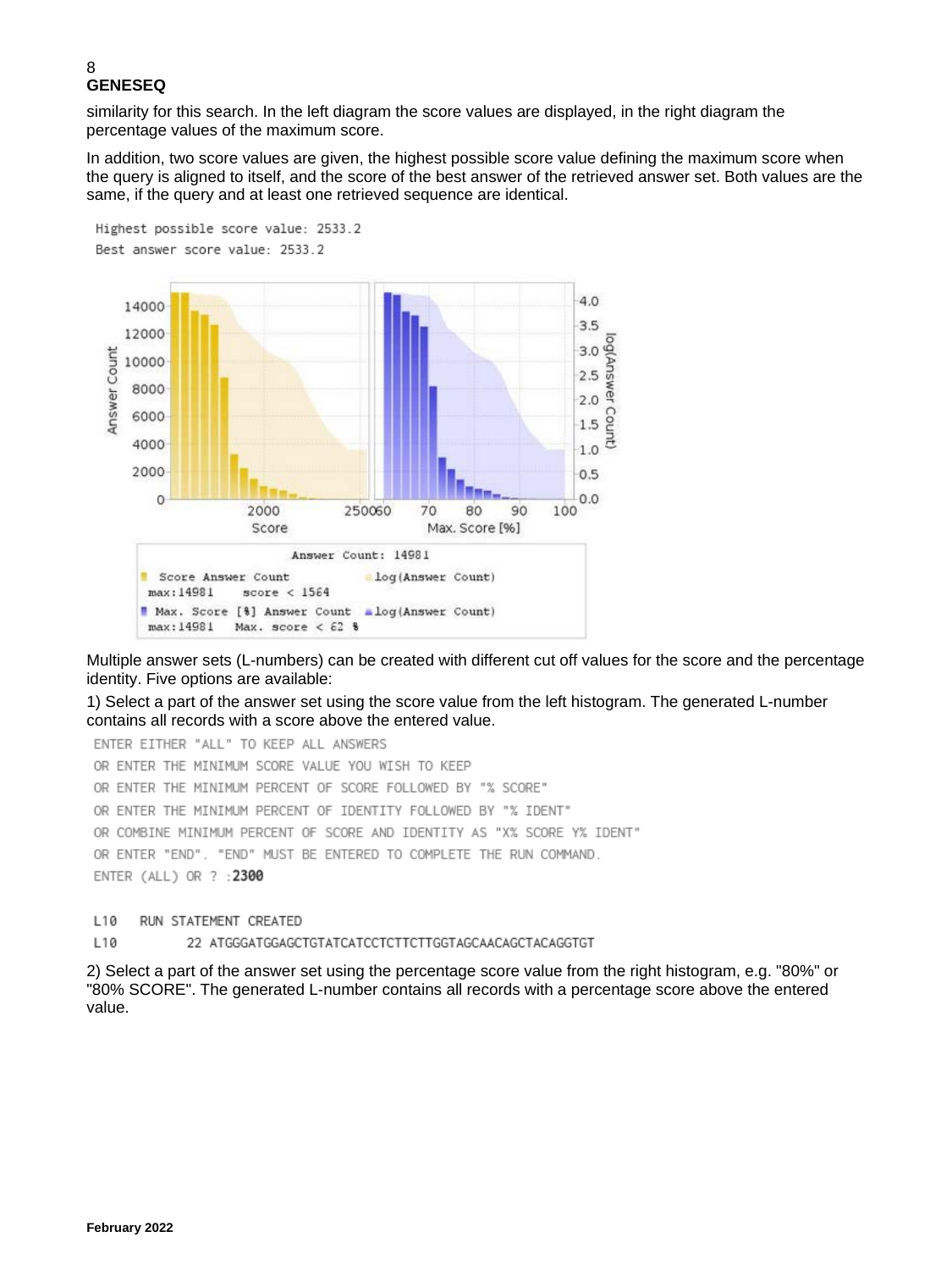ENTER EITHER "ALL" TO KEEP ALL ANSWERS OR ENTER THE MINIMUM SCORE VALUE YOU WISH TO KEEP OR ENTER THE MINIMUM PERCENT OF SCORE FOLLOWED BY "% SCORE" OR ENTER THE MINIMUM PERCENT OF IDENTITY FOLLOWED BY "% IDENT" OR COMBINE MINIMUM PERCENT OF SCORE AND IDENTITY AS "X% SCORE Y% IDENT" OR ENTER "END". "END" MUST BE ENTERED TO COMPLETE THE RUN COMMAND. ENTER (ALL) OR ? : 85% SCORE

#### L11 RUN STATEMENT CREATED

#### L<sub>11</sub> 343 ATGGGATGGAGCTGTATCATCCTCTTCTTGGTAGCAACAGCTACAGGTGT

#### 3) Select a part of the answer set using the percentage identity value, e.g. "90% IDENT". The generated Lnumber contains all records with a percentage identity above the entered value.

ENTER EITHER "ALL" TO KEEP ALL ANSWERS OR ENTER THE MINIMUM SCORE VALUE YOU WISH TO KEEP OR ENTER THE MINIMUM PERCENT OF SCORE FOLLOWED BY "% SCORE" OR ENTER THE MINIMUM PERCENT OF IDENTITY FOLLOWED BY "% IDENT" OR COMBINE MINIMUM PERCENT OF SCORE AND IDENTITY AS "X% SCORE Y% IDENT" OR ENTER "END". "END" MUST BE ENTERED TO COMPLETE THE RUN COMMAND. ENTER (ALL) OR ? : 100% IDENT

L13 RUN STATEMENT CREATED

L13 41 ATGGGATGGAGCTGTATCATCCTCTTCTTGGTAGCAACAGCTACAGGTGT

4) Select a part of the answer set combining the percentage score and the percentage identity value, e.g. "90% SCORE 100% IDENT". The generated L-number contains all records which have a percentage score and percentage identity above the entered value.

ENTER EITHER "ALL" TO KEEP ALL ANSWERS OR ENTER THE MINIMUM SCORE VALUE YOU WISH TO KEEP OR ENTER THE MINIMUM PERCENT OF SCORE FOLLOWED BY "% SCORE" OR ENTER THE MINIMUM PERCENT OF IDENTITY FOLLOWED BY "% IDENT" OR COMBINE MINIMUM PERCENT OF SCORE AND IDENTITY AS "X% SCORE Y% IDENT" OR ENTER "END". "END" MUST BE ENTERED TO COMPLETE THE RUN COMMAND. ENTER (ALL) OR ? : 85% SCORE 100% IDENT

L14 RUN STATEMENT CREATED

L14 10 ATGGGATGGAGCTGTATCATCCTCTTCTTGGTAGCAACAGCTACAGGTGT

#### 5) Keep the complete answer set with ALL.

ENTER EITHER "ALL" TO KEEP ALL ANSWERS OR ENTER THE MINIMUM SCORE VALUE YOU WISH TO KEEP OR ENTER THE MINIMUM PERCENT OF SCORE FOLLOWED BY "% SCORE" OR ENTER THE MINIMUM PERCENT OF IDENTITY FOLLOWED BY "% IDENT" OR COMBINE MINIMUM PERCENT OF SCORE AND IDENTITY AS "X% SCORE Y% IDENT" OR ENTER "END". "END" MUST BE ENTERED TO COMPLETE THE RUN COMMAND. ENTER (ALL) OR ? : ALL

L<sub>15</sub> RUN STATEMENT CREATED

L<sub>15</sub> 14981 ATGGGATGGAGCTGTATCATCCTCTTCTTGGTAGCAACAGCTACAGGTGT

In order to complete the RUN BLAST or the RUN GETSIM command, END must be entered.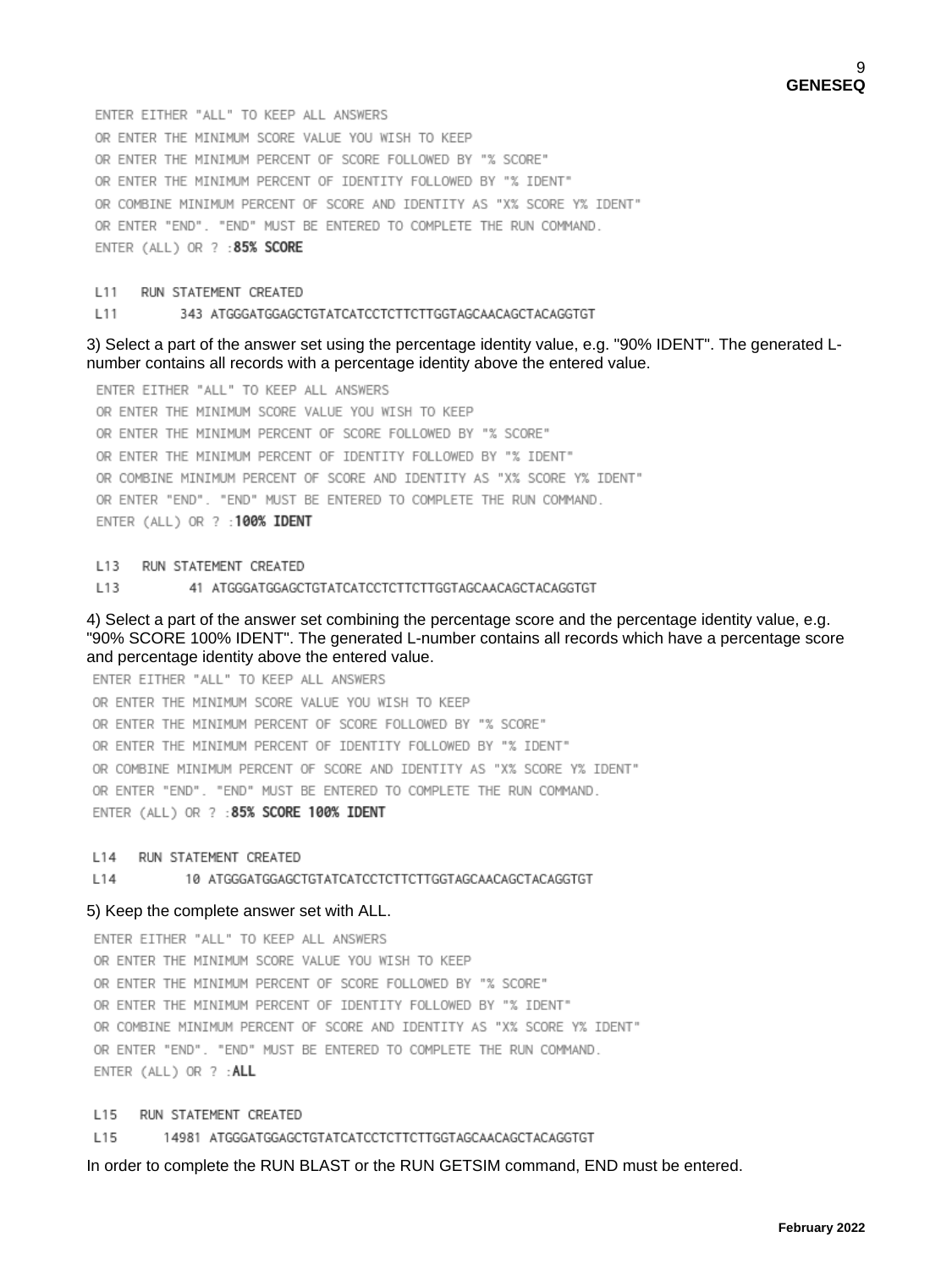ENTER EITHER "ALL" TO KEEP ALL ANSWERS OR ENTER THE MINIMUM SCORE VALUE YOU WISH TO KEEP OR ENTER THE MINIMUM PERCENT OF SCORE FOLLOWED BY "% SCORE" OR ENTER THE MINIMUM PERCENT OF IDENTITY FOLLOWED BY "% IDENT" OR COMBINE MINIMUM PERCENT OF SCORE AND IDENTITY AS "X% SCORE Y% IDENT" OR ENTER "END". "END" MUST BE ENTERED TO COMPLETE THE RUN COMMAND. ENTER (ALL) OR ? : END

An L-number is generated for each selection, which contains all answers of the specified subset. Each L-number can be used for further processing. As the initial L-number is sorted by descending accession number, the selected L-number may be re-arranged by descending similarity score (SORT SCORE D L1) or descending percent identity (SORT IDENT D L1).

The alignment between the retrieved sequence and the query sequence can be displayed as text with the display format ALIGN or as an image with ALIGNG. The top line is the query sequence and the bottom line the hit sequence. Above each alignment the percentage of the BLAST and GETSIM score compared to the query self-score value and the percentage of identity is given. Both values can also be displayed as well with D SCORE and D IDENT. Both BLAST and GETSIM ALIGN format follows the standard convention for NCBI alignment displays.

| ANSWER 4 OF 37 GENESEO COPYRIGHT 2021 CLARIVATE ANALYTICS on STN.<br>L5   |     |
|---------------------------------------------------------------------------|-----|
| ALIGN                                                                     |     |
| Query Length: 349; Sequence Length: 596;                                  |     |
| Score: 49.076 bits (53), 7.8% of query maximum score 630.7;               |     |
| Expect value: 0.011;                                                      |     |
| Identities: 95 / 138 (68.8%);                                             |     |
| Strand: Plus / Plus                                                       |     |
| 82 CACGGTTATGTCGAATCGCCGGCCAGCCGCCCTATCAGTGCAAACTGCAGCTCAACAC- 140<br>0:  |     |
| $\Box$<br>,,,,,,,,,,,,,,,,,<br>$\perp$<br>11111<br>11111 11 11<br>$\Box$  |     |
| 9 CACGGCTACGTTGACGCTCCGAAAAGCCGTGCATTTATGTGTAAAGCCCAGGAAAACACC 68<br>St.  |     |
|                                                                           |     |
| Q: 141 GCAGTGCGGCAGCGTGCAGTACGAACCGCAGAGCGTCGAGGGCCTGAAAGGCTTCCCGCA 200   |     |
| <br>$\Box$<br>11111111<br>$\Box$                                          |     |
| 69 GCA-TGCGGCGCCATTCAGTACGAACCGCAGTCTGTGGAAGGTGCAAAAGGTTTTCCAGA 127<br>S: |     |
|                                                                           |     |
| 0: 201 GGCCGGCCCGGCTGACGG                                                 | 218 |
| ,, ,, ,,,,,,,,,,,                                                         |     |
| S: 128 CGCTGGTCCGGCTGACGG                                                 | 145 |

## **Advanced User Options for BLAST and GETSIM**

For the experienced user of BLAST® and GETSIM a variety of options are available via the STN command line. Altering these parameters will have a profound effect on the outcome of the search. FIZ Karlsruhe strongly recommends that users are completely familiar with NCBI documentation before embarking on customizing any of these settings. For further information see the [information on the NCBI website.](http://blast.ncbi.nlm.nih.gov/Blast.cgi?CMD=Web&PAGE_TYPE=BlastDocs)

The advanced user options are specified with a single letter code preceded by a hyphen and followed by a blank and the required value, e.g. RUN BLAST L1 /SQN -F F or RUN BLAST L1/SQP -E 0.1 -M PAM30.

### **Advanced User Options**

| <b>Option</b> | Switch   Values                                                                                        |
|---------------|--------------------------------------------------------------------------------------------------------|
| 1. Filter     | T (True), F (False), Default value is T.<br>If T is set, for peptides the SEG, and for nucleotides the |
|               | DUST filter is employed.                                                                               |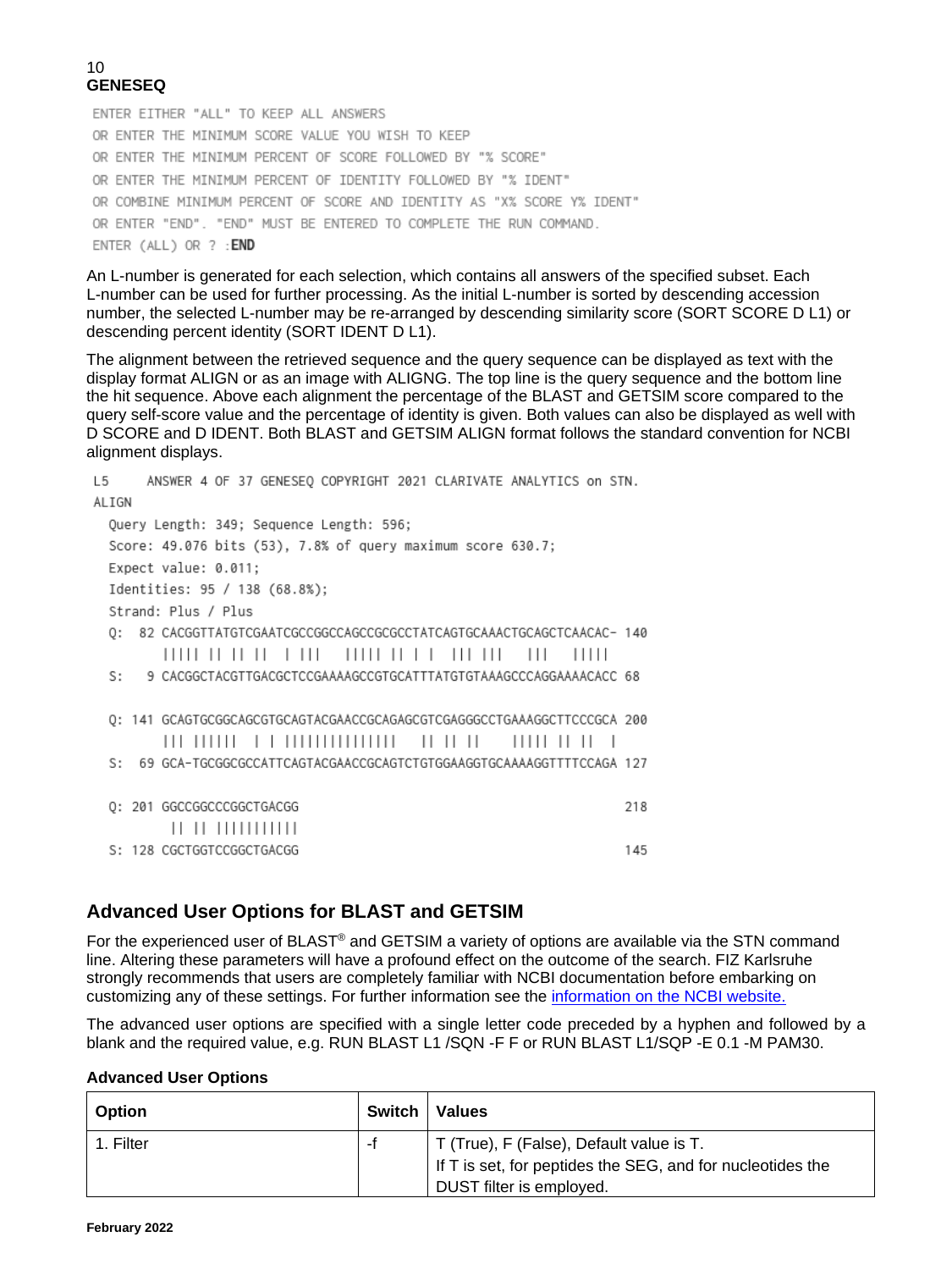| 2. Expectation Value               | -e | Floating point number. (Default is 10)              |
|------------------------------------|----|-----------------------------------------------------|
| 3. Word Size                       | -W | 11 (default) or 7-23 for nucleotides                |
|                                    |    | 3 (default) or 2 for peptides                       |
| 4. Strand                          | -S | 1 (SIN), 2 (COM) or 3 (BOTH)                        |
| for nucleotides only               |    | default value is 3                                  |
| 5. Matrix                          | -m | <b>BLAST</b>                                        |
| for peptides only                  |    | BLOSUM62 (default), BLOSUM80,                       |
|                                    |    | BLOSUM45, PAM30, PAM70                              |
|                                    |    | <b>GETSIM</b>                                       |
|                                    |    | BL50 (default), BL62, BL80, MD10, MD20, MD40, OPT5, |
|                                    |    | P120, P250, VT160                                   |
| 6. Gap Penalty                     | -g | Peptides (default): BLAST 11; GETSIM 12             |
|                                    |    | Nucleotides (default): BLAST 5; GETSIM 12           |
| 7. Gap Extension                   | -х | Peptides: BLAST 1; GETSIM 2                         |
|                                    |    | Nucleotides (default): BLAST 2; GETSIM 4            |
| 8. Penalty for nucleotide mismatch | -a | BLAST: -3 (default); GETIM: -2 (default)            |
| 9. Reward for nucleotide match     | -r | BLAST: 1 (default); GETSIM: 3 (default)             |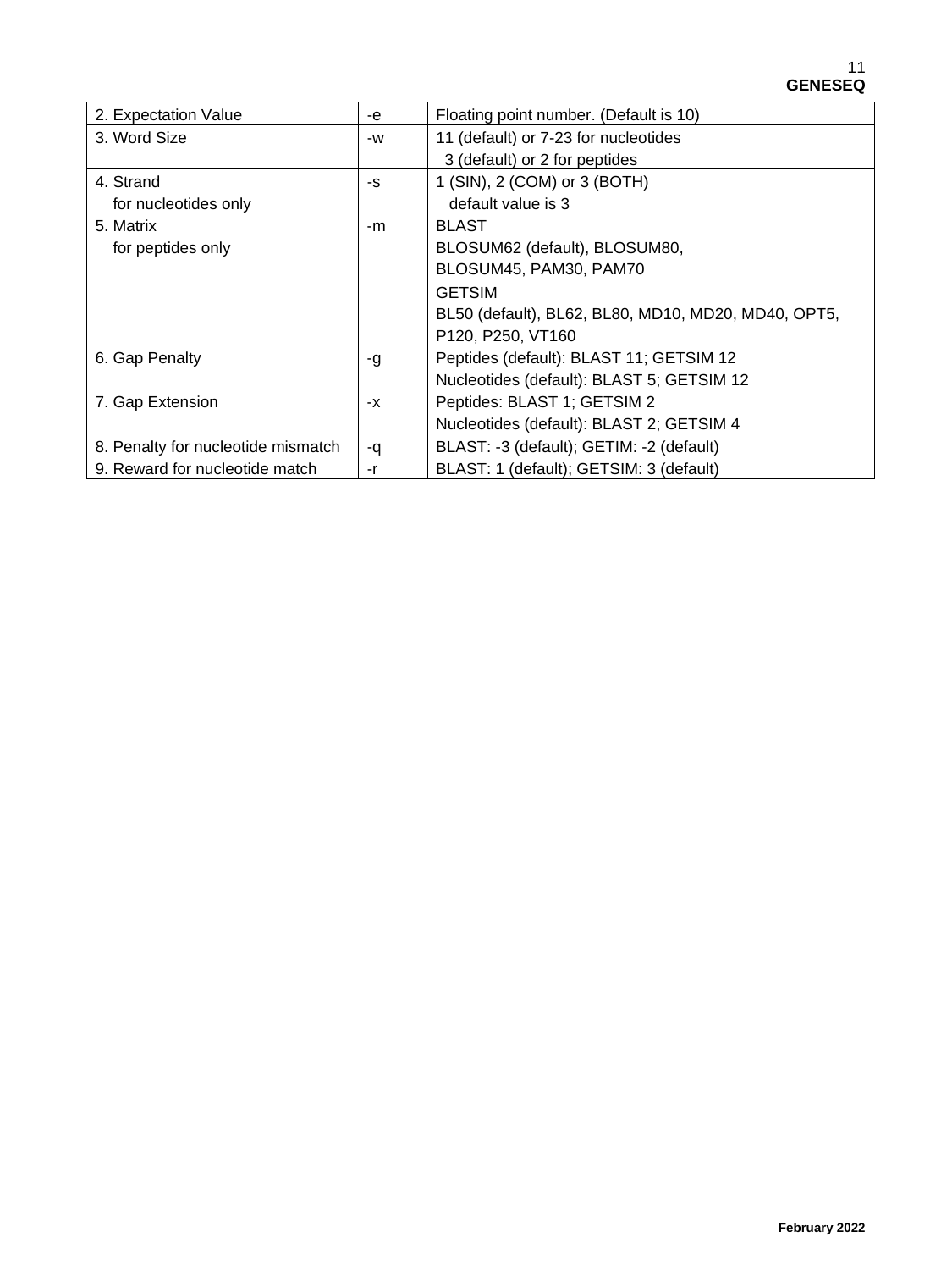## **BLAST Matrix settings (for option 5. Matrix)**

Please note that for a certain matrix only a restricted set of possible gap and gap extension values are possible. The settings available to each matrix are summarised in the table below. Default settings are indicated in the table. Any different combinations will be rejected by the system and a warning message issued.

**Gap Extension** 

1 (default)

1 (default)

1 (default)

2 (default)

| <b>Matrix</b> | Gap                     | <b>Gap Extension</b>             | <b>Matrix</b> | Gap                     |
|---------------|-------------------------|----------------------------------|---------------|-------------------------|
| BLOSUM62      | 9                       | $\overline{c}$                   | BLOSUM90      | 32767                   |
|               | 8                       | $\overline{2}$                   |               | 9                       |
|               | $\overline{7}$          | $\overline{2}$                   |               | 8                       |
|               | 12                      | 1                                |               | $\overline{7}$          |
|               | 11                      | (default)<br>$\mathbf 1$         |               | 6                       |
|               | $10$                    | 1                                |               | 11                      |
| BLOSUM80      | $\bf8$                  | $\overline{c}$                   |               | 10                      |
|               | $\overline{\mathbf{7}}$ | $\overline{2}$                   | PAM30         | 9                       |
|               | 6                       | $\overline{2}$                   |               | $\overline{7}$          |
|               | 11                      | 1                                |               | 6                       |
|               | 10                      | (default)<br>1                   |               | 5                       |
|               | 9                       | $\mathbf{1}$                     |               | 10                      |
| BLOSUM45      | 13                      | 3                                |               | 8                       |
|               | 11                      | $\mathsf 3$                      |               | 9                       |
|               | 12                      | 3                                | <b>PAM70</b>  | 8                       |
|               | 9                       | 3                                |               | $\overline{\mathbf{7}}$ |
|               | 15                      | $\overline{2}$<br>(default)      |               | 6                       |
|               | 14                      | $\overline{2}$                   |               | 11                      |
|               | 13                      | $\overline{2}$                   |               | 10                      |
|               | 12                      | $\overline{c}$                   |               | 9                       |
|               | 19                      | $\mathbf{1}$                     | <b>PAM250</b> | 32767                   |
|               | 18                      | $\mathbf{1}$                     |               | 15                      |
|               | 17                      | 1                                |               | 14                      |
|               | 16                      | 1                                |               | 13                      |
| BLOSUM50      | 32767                   | 32767                            |               | 12                      |
|               | 13                      | 3                                |               | 11                      |
|               | 12                      | 3                                |               | 17                      |
|               | 11                      | 3                                |               | 16                      |
|               | 10                      | 3                                |               | 15                      |
|               | 9                       | $\mathsf 3$                      |               | 14                      |
|               | 16                      | $\sqrt{2}$                       |               | 13                      |
|               | 15<br>14                | $\overline{a}$<br>$\overline{2}$ |               | 21                      |
|               |                         |                                  |               | 20                      |
|               | 13<br>12                | 2 (default)<br>$\overline{2}$    |               | 19                      |
|               | 19                      | $\mathbf{1}$                     |               | 18                      |
|               | 18                      | 1                                |               | 17                      |
|               | 17                      | 1                                |               |                         |
|               | 16                      | 1                                |               |                         |
|               | 15                      | 1                                |               |                         |
|               |                         |                                  |               |                         |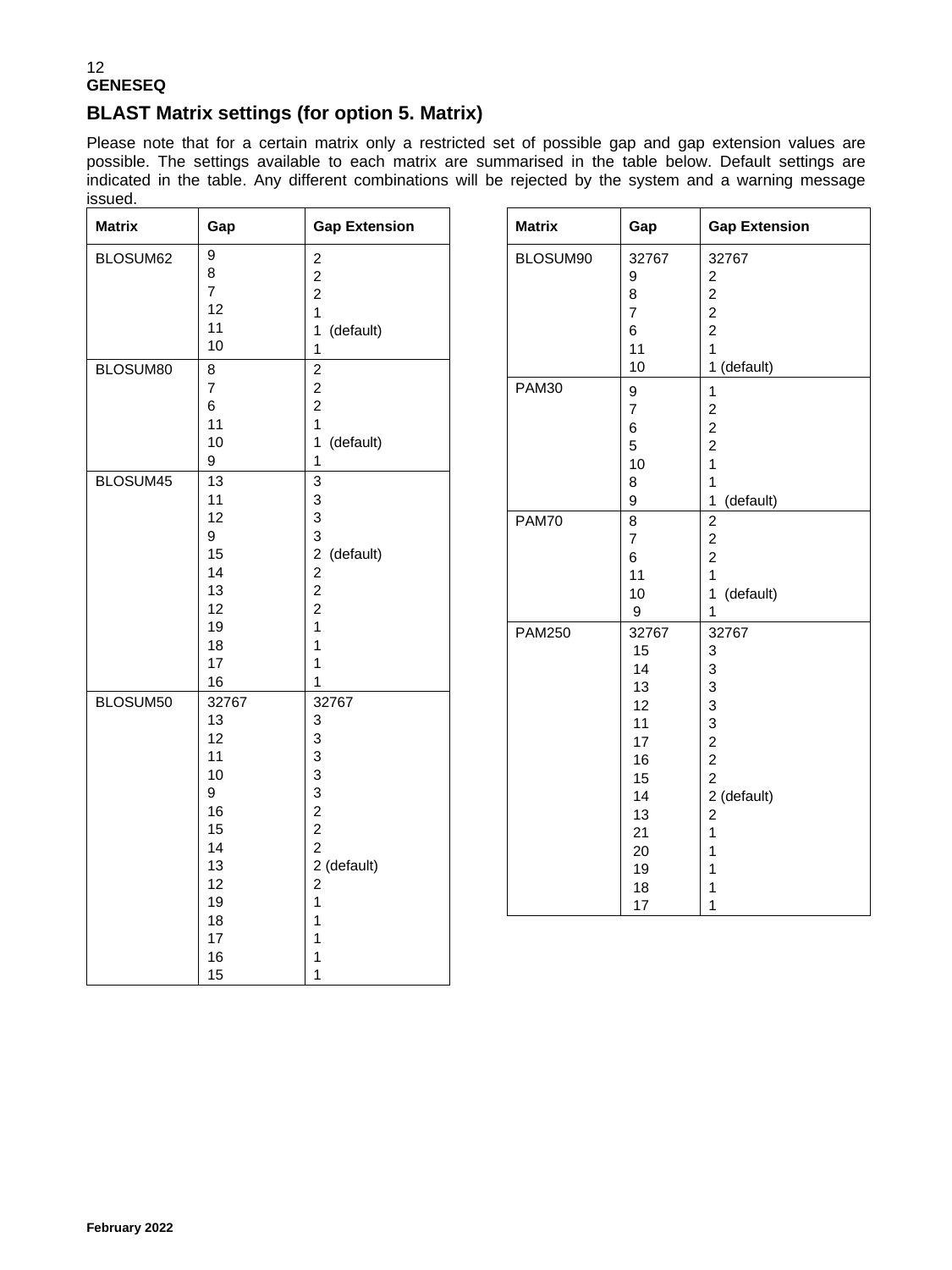# **Searching Sequence Data with the GETSEQ RUN Package**

The GETSEQ run package is a tool to search the GENESEQ database for a direct sequence code match of peptide and nucleic acid sequences. This method is ideal for short and/or highly conserved sequence queries where similarity (homology) searching is not required.

Nucleotide and protein sequences can be subjected to a GETSEQ search as a query entered directly on the command line using RUN GETSEQ or the query may be created with the QUERY command, and subsequently searched through the GETSEQ run package specifying the query L-number (e.g., RUN GETSEQ L1, if L1 represents the sequence query).

```
=> RUN GETSEQ MCLHFLVLVICIL/SQSP
RUN GETSEQ AT 08:57:25 ON 2021-10-11
COPYRIGHT (C) 2021 FIZ KARLSRUHE on STN
GetSeq motif search by FIZ Karlsruhe; Version: 1.0.0
Query time: 115<br>L13 RUN STATEMENT CREA
L13 RUN STATEMENT CREATED<br>L13 30 MCLHFLVLVIC
              30 MCLHFLVLVICIL/SOSP
```
Long sequences may be uploaded via the "Structures" page; see details [here.](https://www.stn.org/help/stnext/#t=Building_the_Query%2FUsing_Biosequences%2FUsing_Biosequences_for_Queries.htm) The L-number may also derive from a previous sequence search in another STN database with bio sequence search capabilities, e.g., the CAS REGISTRYSM file.

Any L-numbered sequence answer set from RUN GETSEQ may be combined with any search field in the GENESEQ file, for example => S L1 AND ARTIFICIAL SEQUENCE/ORGN where L1 represents the answer set from a RUN GETSEQ operation.

Hits of the retrieved sequence can be displayed in context of the whole sequences as text with the display format ALIGN or as an image with ALIGNG.

```
= > D ALIGN<br>I_13 AN
        ANSWER 1 OF 30 GENESEQ COPYRIGHT 2021 CLARIVATE ANALYTICS on STN.
ALLTGN
  Sequence Length: 43;
  Hits at: 8-20
      1 MFTIRSRMCL HFLVLVICIL RECESVCVCV CVCVCLWHLG RVV
        === ==========
```
The HIT display format contains only the part of the hit sequence with the matching residues which are highlighted with double underlining. In addition, the information HITS AT: gives the residue number of the start and end point of the matching part of the hit sequence.

```
= D HIT<br>L5 AN
       L5 ANSWER 50 OF 147 GENESEQ COPYRIGHT 2021 CLARIVATE ANALYTICS on STN. 
SEQ 
             SGTTGKPKG 
             ========= 
   Hits at: 413-420 3426-3433 4466-4473
```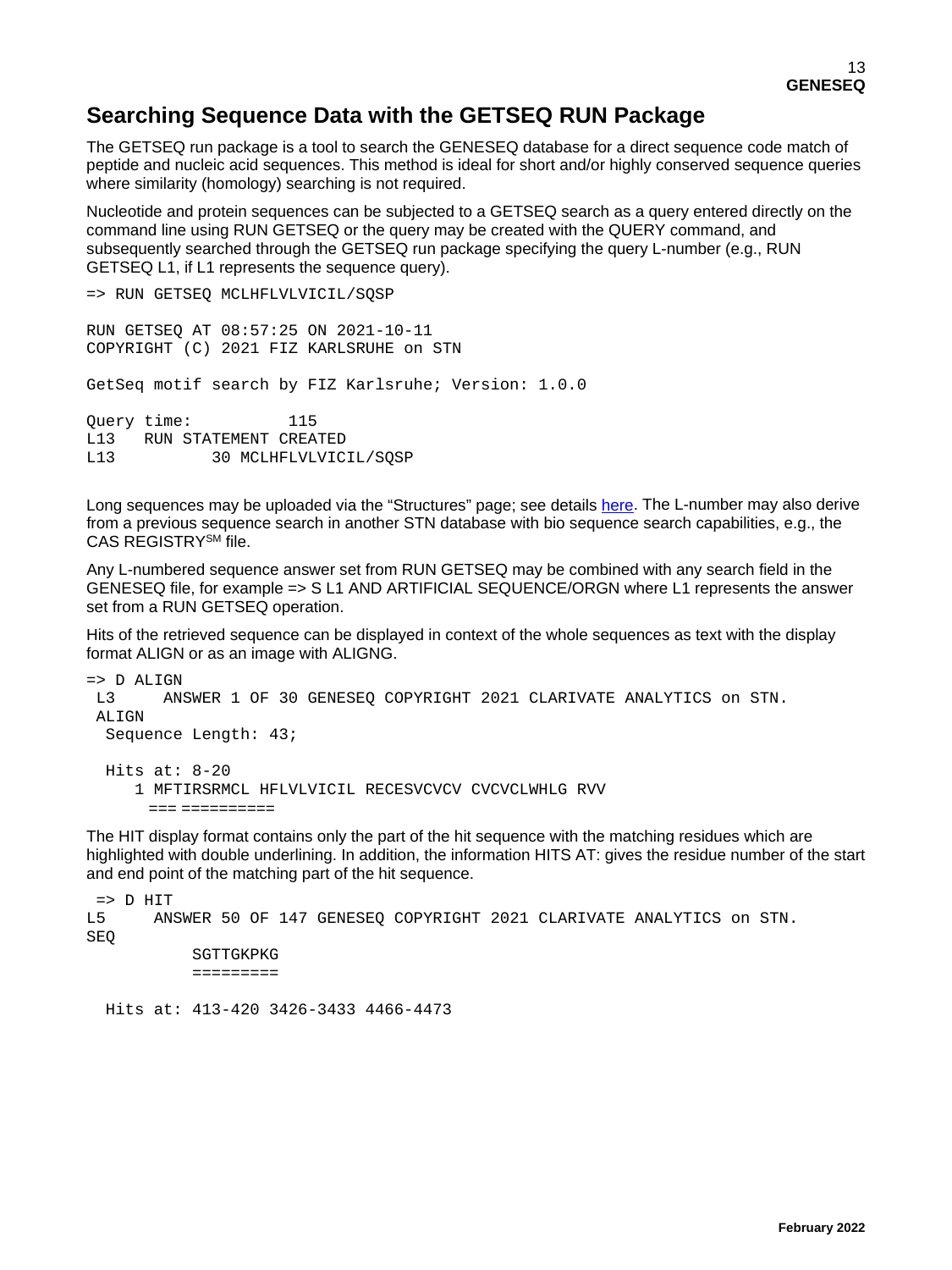## **Sequence Search Terms**

Amino acid and nucleic acid sequences may be searched with the one-letter code, amino acids also with the three-letter codes for common amino acids. Enter HELP AAC for a table of the one- and three-letter codes of the common amino acids and HELP NUC for a table of the codes for nucleic acids.

Uncommon amino acids are represented in the sequence by an 'X' (or 'Xaa'). In the upcoming standard ST.26 X will be used also as an unspecified amino acid. If you want to search specifically for an 'X' in the sequence, it have to be placed in square brackets, e.g. =>RUN GETSEQ TF[X]C[X]T/SQSP

| Terms                                             | <b>Search Examples</b>                          |
|---------------------------------------------------|-------------------------------------------------|
| One-letter codes for common amino acids           | LAGLL/SQSP                                      |
| Three-letter codes for common amino acids         | 'HIS-LEU-TYR-LEU-GLN-TYR-ILE-ARG-LYS-LEU'/SQSFP |
| Enclose strings of codes in single quotes and use | 'HIS-LEU-TYR-LEU-GLN-TYR-ILE-ARG-LYS-LEU' /SQEP |
| dashes to separate codes in strings.              | ATGAAN/SQEN                                     |
| One-letter codes for nucleic acids                | CATCTGTATT/SQSN                                 |

### **Types of Sequence Searches**

In the GETSEQ run package four options are available for searching polypeptide sequences using amino acid codes and two options for searching nucleic acid sequences.

Sequence data for nucleic acid and protein sequences are displayed in the SEQ field with one-letter codes and the SEQ3 field with three-letter codes for proteins only.

| <b>Type</b>                       | <b>Definition</b>                                                                                                                         | <b>Search</b><br>Code | <b>Query Examples</b>                                    |
|-----------------------------------|-------------------------------------------------------------------------------------------------------------------------------------------|-----------------------|----------------------------------------------------------|
| Sequence Exact<br>Protein         | Search for sequences that match the<br>query.                                                                                             | /SQEP                 | GAPGEK/SQEP<br>'ASP-HIS-ALA-ILE-HIS' /SQEP               |
| Sequence Exact<br>Family, Protein | Search for sequences that match the<br>query and those in which family-<br>equivalent substitution of the query amino<br>acids occur.     | /SQEFP                | YGGFL/SQEFP<br>'TYR-GLY-GLY-PHE-LEU'/SQEFP               |
| Subsequence,<br>Protein           | Search for exact answers plus<br>sequences in which the query sequence<br>is embedded.                                                    | /SQSP                 | LAGLL/SQSP<br>'ASP-HIS-ALA'/SQSP                         |
| Subsequence<br>Family,<br>Protein | Search for exact sequences,<br>subsequences, and answers in which<br>family-equivalent substitution of the query<br>amino acids occurs.   | /SQSFP                | ATCXAWV/SQSFP<br>'THR-ASP-SER-GLU-SER-SER-HIS'<br>/SQSFP |
| Sequence Exact,<br>Nucleic Acid   | Search for sequences that match the<br>query. Ambiguity codes for nucleic acids<br>are allowed.                                           | /SQEN                 | ATGAAN/SQEN                                              |
| Subsequence,<br>Nucleic Acid      | Search for exact answers, plus<br>sequences in which the query sequence<br>is embedded. Ambiguity codes for nucleic<br>acids are allowed. | /SQSN                 | TGGAGAAGGC/SQSN                                          |

The families of amino acid equivalents retrieved in the polypeptide family searches SQEFP and SQSFP are:

| P, A, G, S, T    | (neutral, weakly hydrophobic) |
|------------------|-------------------------------|
| Q, N, E, D, B, Z | (hydrophilic, acid amine)     |
| H, K, R          | (hydrophilic, basic)          |
| F, Y, W          | (hydrophobic, aromatic)       |
| L, I, V, M       | (hydrophobic)                 |
| C.               | (cross-link forming)          |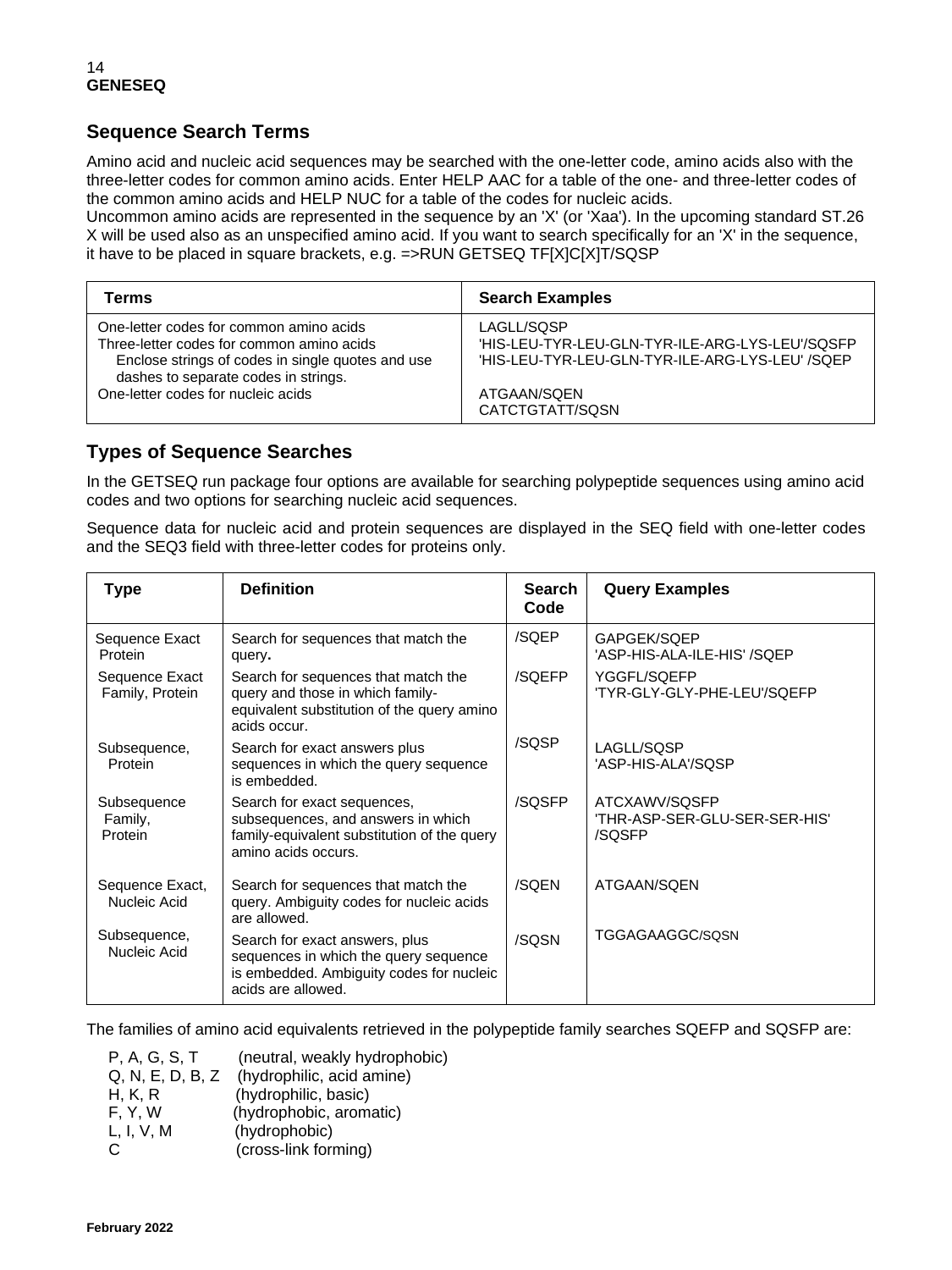## **Variability Symbols for Sequence Code Match Searches**

Variability symbols are allowed in all GETSEQ search options. For more information on specifying variability in sequence code match queries, enter HELP SQQ.

| Symbol(s)                       | <b>Function</b>                                           | <b>Query Examples</b>                                                |
|---------------------------------|-----------------------------------------------------------|----------------------------------------------------------------------|
| $\begin{bmatrix} \end{bmatrix}$ | to specify alternate residues                             | NGSLLAGAYAIST[LV]I/SQSP<br>LGPI'VAL-LEU-LYS']/SQSP                   |
| $\lbrack - \rbrack$             | to exclude a specific residue or alternate<br>residues    | LGP[-H]/SQSP<br>LGP[-'HIS']/SQSFP<br>LGP[-HL]/SQSP                   |
| $\{m\}$                         | to repeat the preceding sequence m times                  | $(FL)$ {2}/SQSP<br>(CTGA){3}/SQSN<br>TAA(TAAA){2}/SQSN               |
| ${m,u}$ or ${m-u}$              | to repeat the preceding sequence m to u<br>times          | GG(FL){1,2}/SQSP<br>$(CTGA){2,4}/SQSN$                               |
| ? or $\{0,1\}$ or $\{0-1\}$     | to repeat the preceding sequence<br>zero or one time      | FLRRI(RP)?K/SQSP<br>FLRRI(RP){0,1}K/SQSP<br>CATG(CGTA){0,1}GGAC/SQSN |
| * or $\{0,\}$ or $\{0-\}$       | to repeat the preceding sequence zero or<br>more times    | KLK(WD){0,}N/SQSP<br>KLK(WD)*N/SQSP<br>CATAA(CTG){0,}TATT/SQSN       |
| + or $\{1, \}$ or $\{1-\}$      | to repeat the preceding sequence<br>one or more times     | KLK(DLE){1,}/SQSP<br>KLK(DLE)+/SQSP<br>CATA(CTG){1,}TATT/SQSN        |
| ^ (Caret)                       | search at the beginning or end of a<br>sequence           | ^MCGIL/SQS<br>VCDS^/SQSP                                             |
|                                 | specifies alternate residues                              | ACDS KLMP/SQSP                                                       |
| &                               | to join together sequence expressions or<br>queries (L#s) |                                                                      |

## **SPECIFYING GAPS IN GETSEQ SEQUENCE QUERIES**

A gap may be specified in a sequence expression using the period (.) for one residue, the colon (:) for zero or one residue or the period (.) followed by an appropriate repeat expression. The following table summarizes all the options for specifying gaps in GETSEQ sequence searches**.**

| Symbol(s)                                 | <b>Function</b>               | <b>Query Examples</b>                                                          |
|-------------------------------------------|-------------------------------|--------------------------------------------------------------------------------|
|                                           | a gap of one residue          | SY.RPG/SQSP<br>SYRPG/SQSP<br>AAGTGC/SQSN                                       |
| .{m} or $[m.]$                            | a gap of m residues           | SY.{2}RPG/SQSP<br>SY[2.]RPG/SQSP                                               |
| {m-u} or .{m-u}}                          | a gap of m to u residues      | GFF.{2,10}LSS/SQSP<br>GFF.{2-10}LSS/SQSP<br>AAG.{2,5}TGC/SQSN                  |
| $:$ or $.$ ? or<br>$\{0,1\}$ or $\{0-1\}$ | a gap of zero or one residues | AGA:SRI/SOSFP<br>AGA.?SRI/SQSFP<br>AGA.{0,1}SRI/SQSFP<br>AGA.{0-1}SRI/SQSFP    |
| $\cdot$ or $\{0\}$ or $\{0\}$ .           | a gap of zero or more residue | HLC.*TYG/SQSP<br>HLC.{0,}TYG/SQSP<br>HLC.{0-}TYG/SQSP<br>AAGGCAGATG.*GCAA/SQSN |
| $+$ or $\{1, \}$ or $\{1 - \}$            | a gap of one or more residues | SY.+TH/SQSP<br>SY.{1,}TH/SQSP<br>SY.{1-}TH/SQSP<br>TCCTG.+GTGG/SQSN            |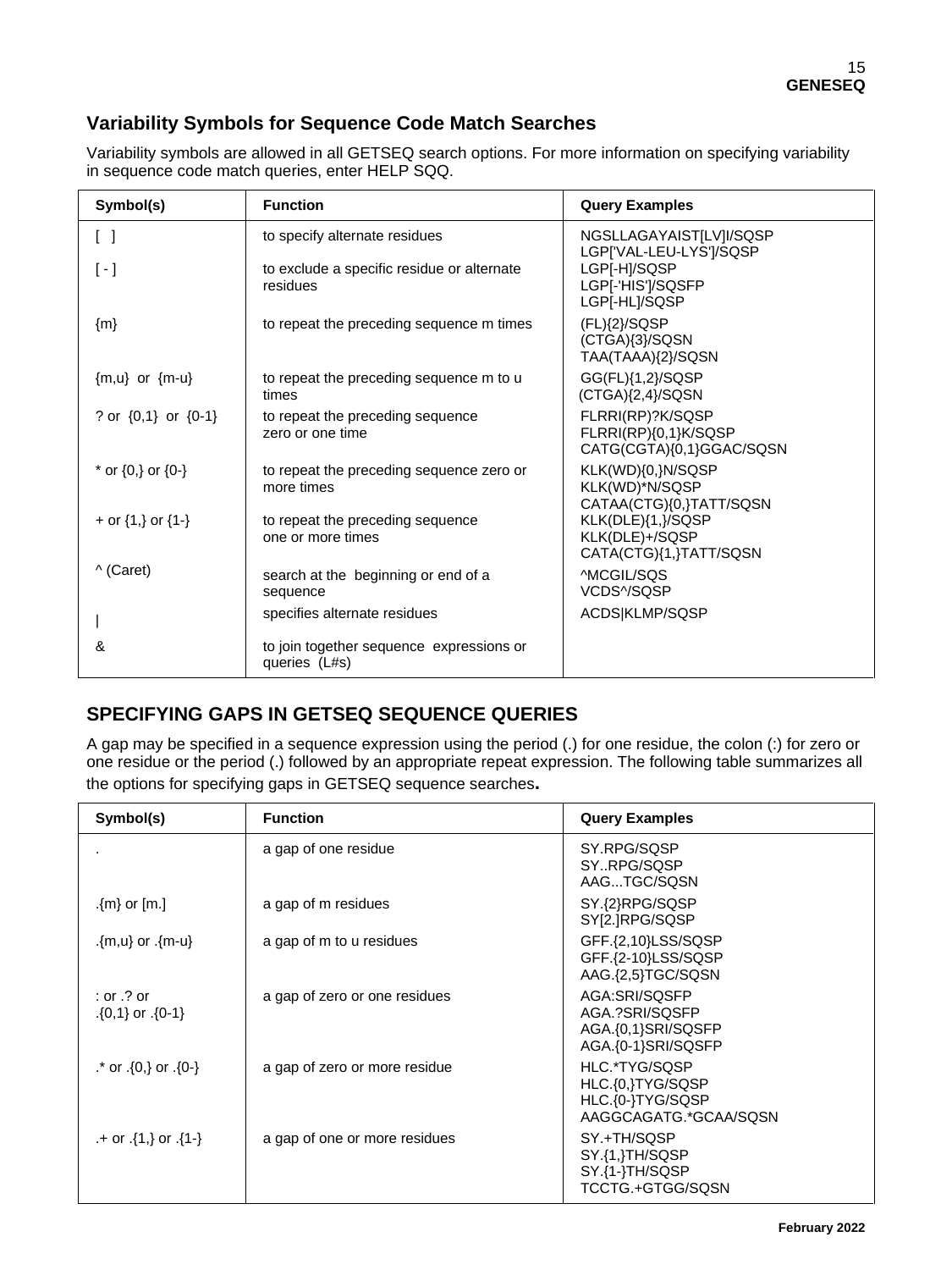## **Sample Records**

### **DISPLAY TRIAL**

 $L1$ ANSWER 1 OF 1 GENESEQ COPYRIGHT 2021 CLARIVATE on STN.

AN BHN82727 GENESEQ

- TI Serratia species used in vaccine, composition and kit for preventing or treating disease in fish, preferably in salmonids, has average nucleotide identity of ninety five percent or less with Serratia proteomaculans.
- MTY DNA

Serratia sp. gbpA gene PCR primer (237F), SEQ ID 18. DESC

- ΚW GlnNAc binding protein; PCR; antibacterial; bacterial infection; gbpA gene; microorganism; microorganism detection; primer; prophylactic to disease; ss; therapeutic; vaccine antibacterial; veterinary
- SQL 25

### **DISPLAY SQIDE**

| L <sub>3</sub> | ANSWER 1 OF 1 GENESEQ COPYRIGHT 2021 CLARIVATE on STN.           |
|----------------|------------------------------------------------------------------|
| ΑN             | GENESEQ ED 20211030 UP 20211030<br><b>BCL98591</b>               |
|                | DED 20160324                                                     |
| MTY            | DNA                                                              |
| ORGN           | Streptomyces sp SirexAA-E                                        |
| SEON           | 50                                                               |
| SQL            | 591                                                              |
| SEOK           | 5ab00e7851602f4d762ca4ffdce0e930c2ea237105e4009dfb506d92e9a0396a |
|                |                                                                  |

SE<sub>0</sub>

|     | 1 atgcggaaaa gggcaagcgc ggccgtcata ggcctggcga tcgccggcgt   |  |                                                        |  |
|-----|------------------------------------------------------------|--|--------------------------------------------------------|--|
|     | 51 ctcgatgttc gccaccagca gtgccagcag ccacggctac accgattccc  |  |                                                        |  |
|     | 101 ccatcagcag acagaagctg tgtgccaacg gcaccgtcac cggctgcggc |  |                                                        |  |
|     | 151 aacatccagt gggagccgca gagcgtcgag ggcccgaagg gcttcccggc |  |                                                        |  |
|     | 201 ggcaggtccg gcggacggca agatctgcgc cggcggaaac agctccttcg |  |                                                        |  |
| 251 |                                                            |  | ccgcgctcga cgacccgcgc gggggcaact ggcccgccac ccaggtcacc |  |
| 301 |                                                            |  |                                                        |  |
|     | 351 gaccgacttc cggtactaca tcaccaagga cggctgggac tccaccaagc |  |                                                        |  |
|     | 401 cgctcaccag ggccgccctg gagtcgcagc ccttcatgac ggtgccgtac |  |                                                        |  |
| 451 | gggaaccage agecceegge gaccetgace caccagggca ccatecceae     |  |                                                        |  |
| 501 |                                                            |  | ccagaagtcc ggcaagcaca tcatcctggc cgtctggaac gtggctgaca |  |
|     | 551 ccgccaacgc gttctacgcg tgctcggacg tgaagttctg a          |  |                                                        |  |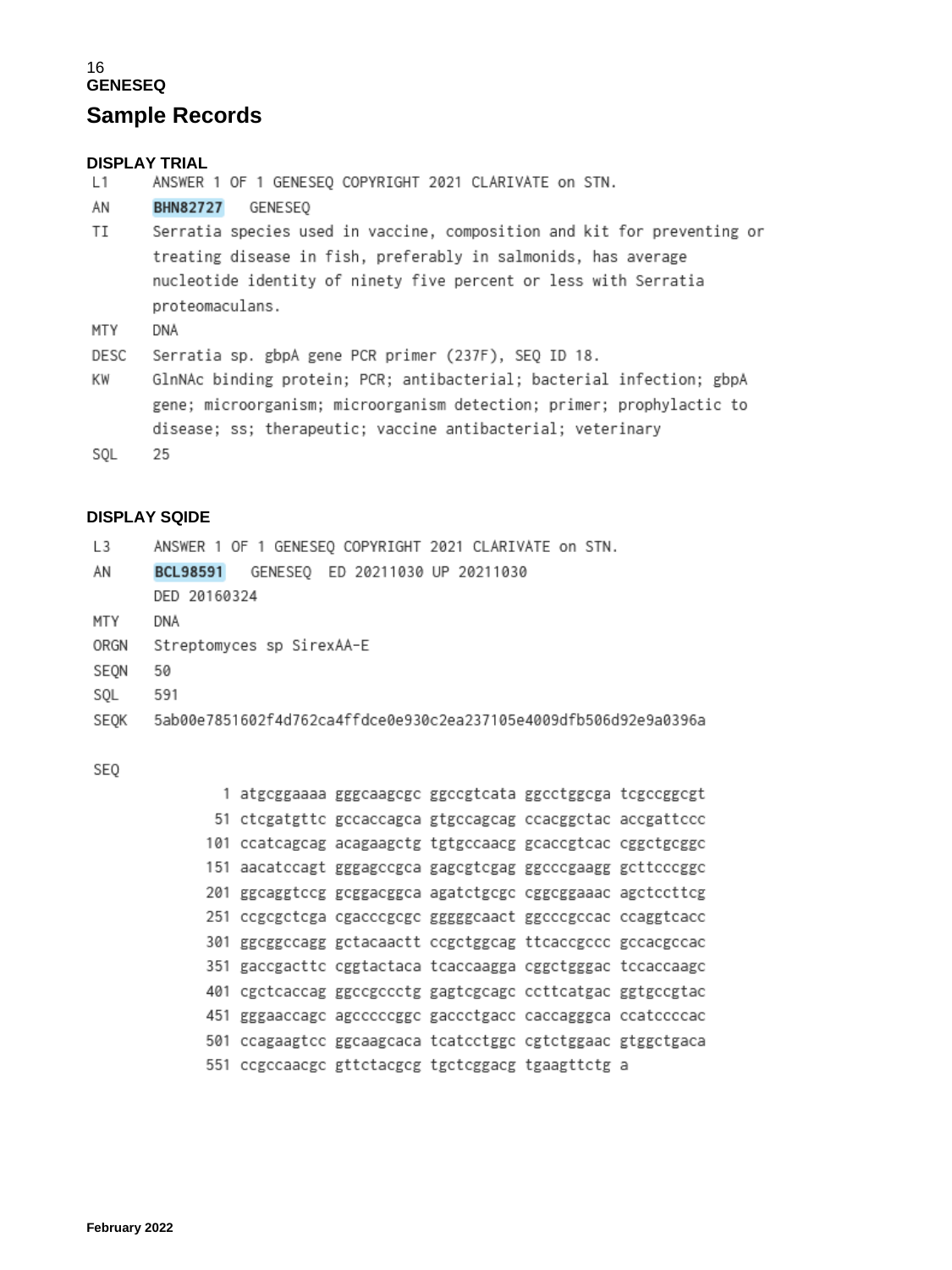NA

| Code  |     | Count Percent |
|-------|-----|---------------|
| Α     | 115 | 19.5          |
| C     | 223 | 37.7          |
| G     | 179 | 30.3          |
| Т     | 74  | 12.5          |
| U     | ø   | 0.0           |
| Other | и   | 0.0           |

FEATURE TABLE: Key | Location | Qualifier  $\begin{array}{c} \hline \end{array}$ |1..591 |\*tag= a |<br>| |product |"chitin-binding domain 3 protein" CDS  $\mathbf{L}$  $\mathbb{R}$  $\mathbb{R}$ 

### **DISPLAY IALL**

| L3   | ANSWER 1 OF 1 GENESEO COPYRIGHT 2021 CLARIVATE on STN.                 |  |  |  |  |
|------|------------------------------------------------------------------------|--|--|--|--|
| ΑN   | GENESEQ ED 20211030 UP 20211030<br><b>BCL98591</b>                     |  |  |  |  |
|      | DED 20160324 Full-text                                                 |  |  |  |  |
| ΤI   | Digesting a lignocellulosic material, comprises exposing the           |  |  |  |  |
|      | lignocellulosic material to cultured Streptomyces sp. ActE secretome   |  |  |  |  |
|      | preparation where at least partial lignocellulosic digestion occurs.   |  |  |  |  |
| ΙN   | Fox BG; Takasuka T; Book AJ; Currie CR                                 |  |  |  |  |
| PA   | FOX B G (FOXB-I)                                                       |  |  |  |  |
|      | TAKASUKA T (TAKA-I)                                                    |  |  |  |  |
|      | BOOK A J (BOOK-I)                                                      |  |  |  |  |
|      | CURRIE C R (CURR-I)                                                    |  |  |  |  |
| LΑ   | English                                                                |  |  |  |  |
| DT   | Patent                                                                 |  |  |  |  |
| РI   | US 20160032340<br>- A1<br>20160204                                     |  |  |  |  |
| PIT  | USA1 FIRST PUBLISHED PATENT APPLICATION [FROM 2001 ONWARDS]            |  |  |  |  |
| ΑI   | US 2015-851812<br>20150911                                             |  |  |  |  |
| PRAI | US 2011-61579301<br>20111222 (61)                                      |  |  |  |  |
|      | US 2011-61579897<br>20111223 (61)                                      |  |  |  |  |
|      | US 2012-709971<br>20121210                                             |  |  |  |  |
| FS   | NUCLEIC; NS                                                            |  |  |  |  |
| CR   | BCL98576                                                               |  |  |  |  |
| 0S.  | 2016-09721M [15]                                                       |  |  |  |  |
| MTY  | DNA                                                                    |  |  |  |  |
| PSL  | Disclosure; SEQ ID NO 50; 173pp                                        |  |  |  |  |
| DESC | Streptomyces chitin-binding domain 3 protein CBM33 coding DNA, SEQ:50. |  |  |  |  |
| ΚW   | chitin-binding domain 3 gene; degradation; ds; feedstuff; gene         |  |  |  |  |
| ORGN | Streptomyces sp SirexAA-E                                              |  |  |  |  |
|      |                                                                        |  |  |  |  |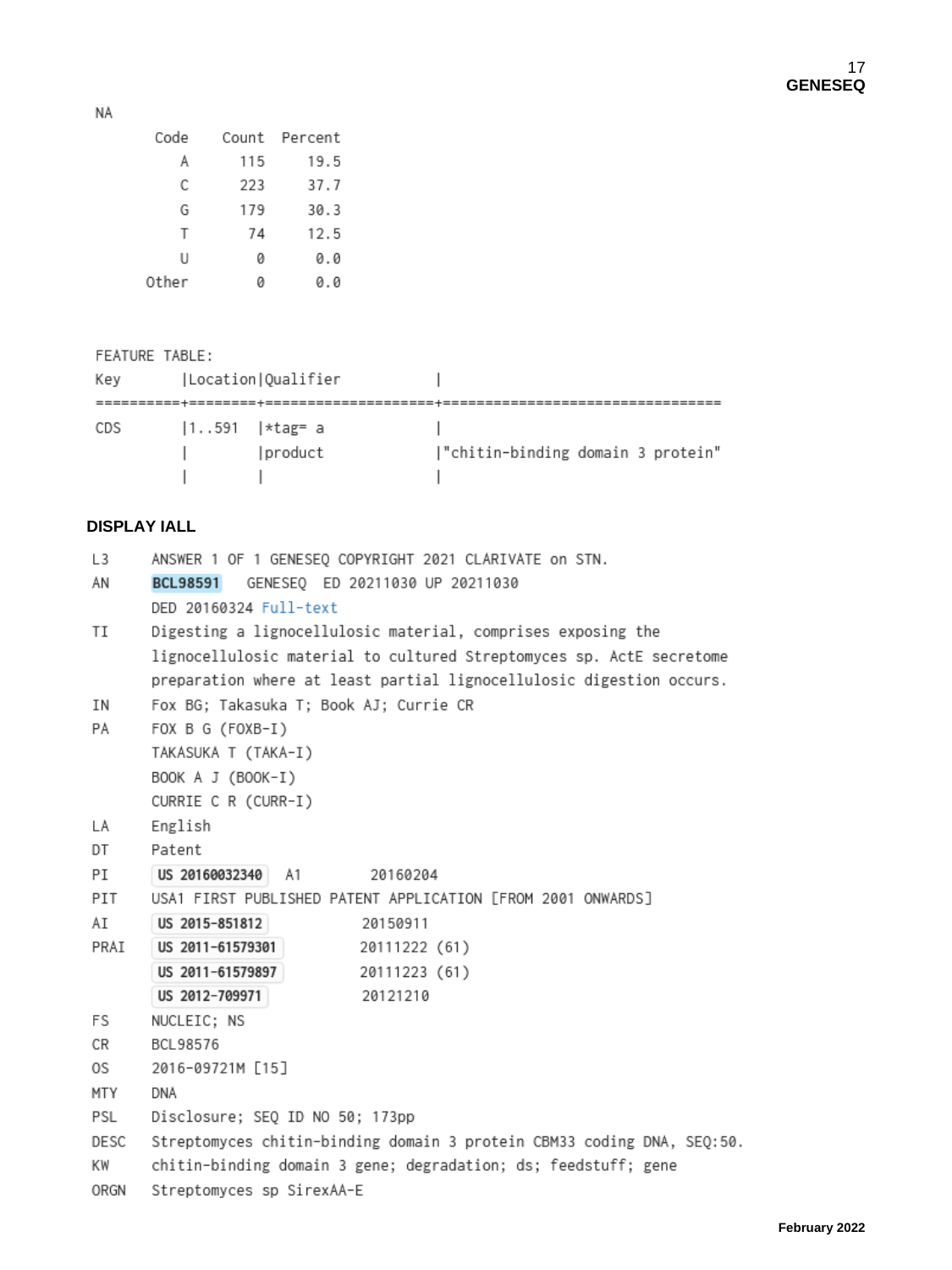AB The present invention relates to a method for digesting a lignocellulosic material by exposing the lignocellulosic material to cultured Streptomyces sp. ActE secretome. The invention further claims: (1) a purified preparation comprising the Streptomyces sp. ActE secretome; and (2) a composition useful for digesting lignocellulosic material. The method of the invention is useful for digesting a lignocellulosic material and degradation of biomass which is used as animal feed. The present sequence is a Streptomyces sp. ACTE chitin-binding domain 3 protein CBM33 coding DNA SACTE\_2313, which is useful in the method for digesting a lignocellulosic material.

50 SEON

SOL 591

```
5ab00e7851602f4d762ca4ffdce0e930c2ea237105e4009dfb506d92e9a0396a
SEQK
```
SEQ

|  | 1 atgcggaaaa gggcaagcgc ggccgtcata ggcctggcga tcgccggcgt   |  |  |
|--|------------------------------------------------------------|--|--|
|  | 51 ctcgatgttc gccaccagca gtgccagcag ccacggctac accgattccc  |  |  |
|  | 101 ccatcagcag acagaagctg tgtgccaacg gcaccgtcac cggctgcggc |  |  |
|  | 151 aacatccagt gggagccgca gagcgtcgag ggcccgaagg gcttcccggc |  |  |
|  | 201 ggcaggtccg gcggacggca agatctgcgc cggcggaaac agctccttcg |  |  |
|  | 251 ccgcgctcga cgacccgcgc gggggcaact ggcccgccac ccaggtcacc |  |  |
|  |                                                            |  |  |
|  | 351 gaccgacttc cggtactaca tcaccaagga cggctgggac tccaccaagc |  |  |
|  | 401 cgctcaccag ggccgccctg gagtcgcagc ccttcatgac ggtgccgtac |  |  |
|  | 451 gggaaccage ageeccegge gaecetgaee caecagggea ceatecceae |  |  |
|  | 501 ccagaagtee ggcaagcaca tcatectgge egtetggaac gtggetgaca |  |  |
|  | 551 ccgccaacgc gttctacgcg tgctcggacg tgaagttctg a          |  |  |
|  |                                                            |  |  |

NA

| Code  |     | Count Percent |
|-------|-----|---------------|
| Α     | 115 | 19.5          |
| С     | 223 | 37.7          |
| G     | 179 | 30.3          |
| т     | 74  | 12.5          |
| U     | 0   | 0.0           |
| Other | Ø   | 0.0           |

| FEATURE TABLE: |                    |                   |                                   |
|----------------|--------------------|-------------------|-----------------------------------|
| Key            | Location Qualifier |                   |                                   |
|                |                    |                   |                                   |
| CDS            |                    | $ 1591$   *tag= a |                                   |
|                | $\mathbf{r}$       | product           | "chitin-binding domain 3 protein" |
|                |                    |                   |                                   |